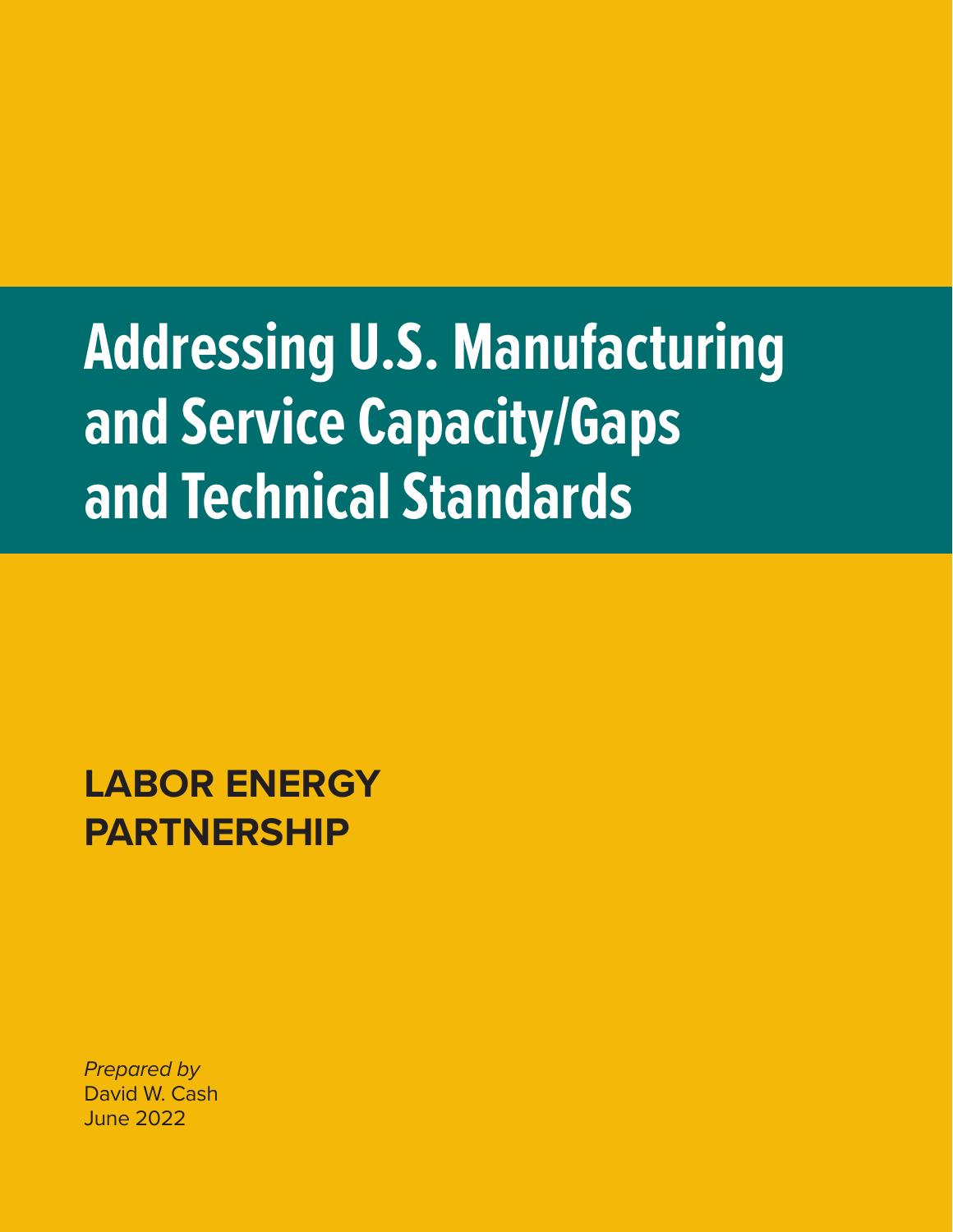### **FOREWORD**

*This paper was prepared by David W. Cash for the Labor Energy Partnership Offshore Wind Workshop and is not intended to reflect the views, opinions or research of the Labor Energy Partnership.*

#### **About the Labor Energy Partnership**

The Labor Energy Partnership (LEP) is based on a shared commitment of the AFL-CIO and the Energy Futures Initiative (EFI) to promote federal, regional and state energy policies that address the climate crisis while recognizing the imperatives of economic, racial and gender justice through quality jobs and the preservation of workers' rights.

**Suggested Citation:** Cash, D. W. (2022, June). *Addressing U.S. Manufacturing and Service Capacity/Gaps and Technical Standards*. © 2022 Labor Energy Partnership.

This publication is available as a PDF on the EFI [\(https://energyfuturesinitiative.org\)]((https://energyfuturesinitiative.org) and LEP [\(https://laborenergy.org\)](https://laborenergy.org) websites under Creative Commons licenses that allow copying and distributing the publication, only in its entirety, as long as it is attributed to EFI and LEP and used for noncommercial educational or public policy purposes.

#### **Acknowledgements**

The following experts generously donated their time and knowledge through interviews: Jocelyn Brown-Saracino, Bruce Carlisle, Jennifer Cullen, Anna Fendley, David Foster, Hayes Framme, Patrick Gilman, Ross Gould, Dave Hume, Stephen Johnson, Margaret Lemmerman, Brian Lombardozzi, Jesse Mermell, Walter Musial, Riley Ohlson, Dale Reckman, Matt Shields, Paul Spitsen and Grant van Wyngaarden. The views presented in this paper do not necessarily reflect the views of these interviewees.

This paper was supported by funds from the Labor Energy Partnerhip.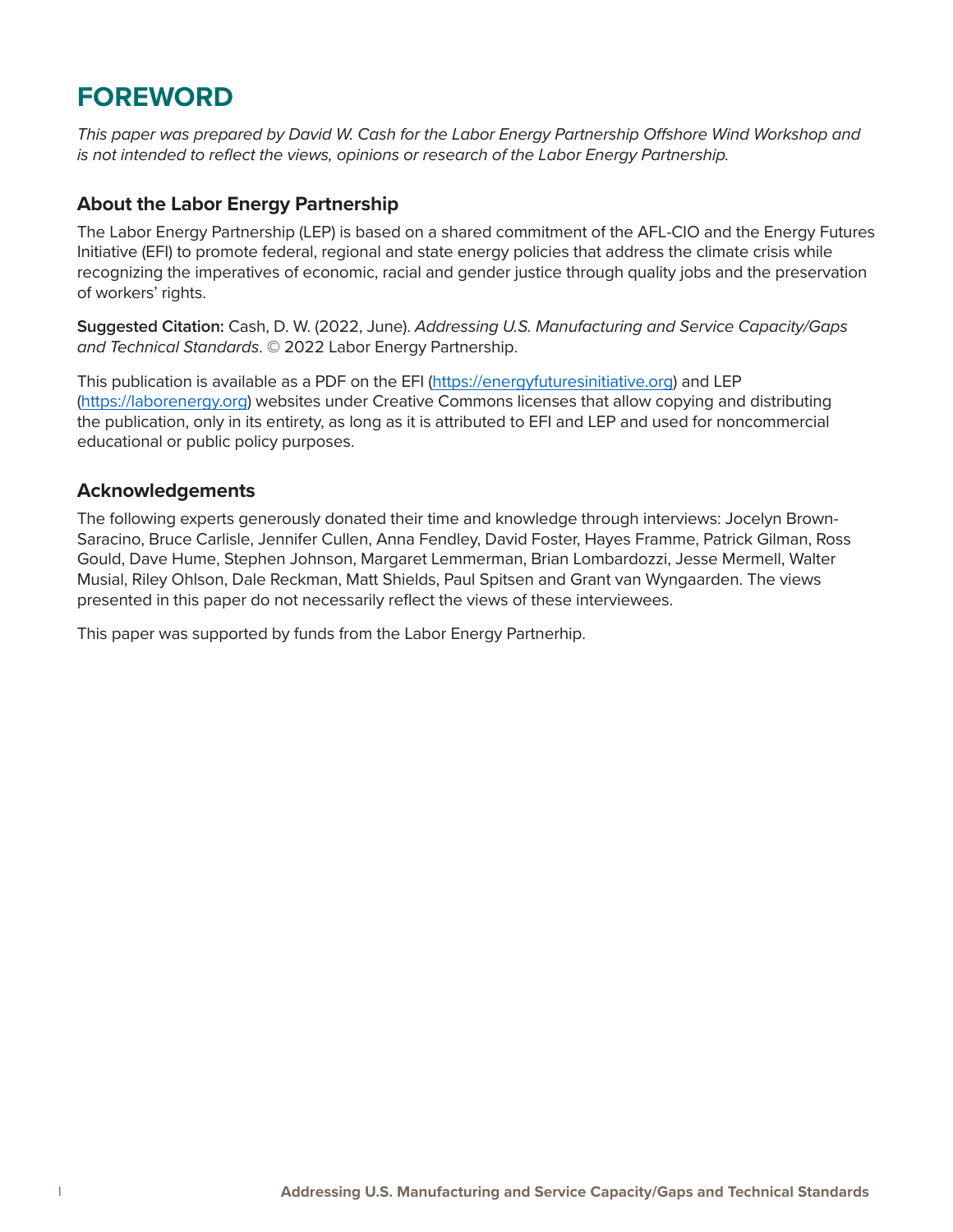### **EXECUTIVE SUMMARY**

This paper attempts to analyze the existing offshore wind (OSW) supply chain and value chain capacity and gaps in U.S. manufacturing, vessels, ports, workforce development and standards. It further identifies opportunities and constraints in meeting goals of equity as the domestic OSW sector develops across all these dimensions. As the Biden administration notes, the development of the OSW sector offers the prospect not only to reduce emissions at scale, but also to seize the opportunity to create jobs along the value chain, create union and high-wage jobs, reduce U.S. sector uncertainties and drive equity, especially in overburdened and vulnerable communities.

This paper frames the above issues with a goal to guide discussion about policy options that can help capture the benefits of a domestic OSW industry (environmental, economic and equity). A complete analysis of policy recommendations is presented in White Paper #3 of this series, *Advancing Policy Measures to Drive Development of the Domestic Offshore Wind Supply Chain*.

#### **Key Findings**

- The OSW market is evolving rapidly, as the Biden administration puts in place OSW initiatives and states drive more OSW procurement.
- While there is greater market certainty, there is still enough uncertainties to stunt some investments in critical supply chain components, such as steel and iron castings, where China is a dominant player.
- While there had been concern about boom-and-bust cycles, the pipeline for projects on the East Coast are such that there should be relative steadiness for capital expenditures (CAPEX) on components through at least 2030.
- Across a number of indicators, minority-owned businesses and diversity of leadership in the OSW workforce are areas of needed improvement, although states and developers are including a variety of procurement requirements that advance diversity, equity and inclusion goals, and the Biden administration is launching the Justice40 initiative.
- Developers are investing in manufacturing facilities, ports, training, vessels and other critical parts of the supply chain to ensure sourcing—in essence, verticalizing the supply chain.
- States are aggressively and competitively investing in ports, workforce development and other infrastructure to attract economic development.
- The two previous points expose a dynamic that could lead to relatively quick up-front deployment of OSW assets but is ad hoc and not strategic from a regional economic investment and infrastructure perspective.
- Building a domestic supply chain will require a broad range of technical, managerial, administrative and trades skills. At this point, as in other areas of supply chain development, there is little strategic effort to understand the needs and develop sectorwide training. Unions, community colleges, Maritime Administration (MARAD)–based institutions and others are existing organizations that have already stepped in to begin meeting this growing need.
- It is still unclear how international construction, electrical and maritime standards or European standards used by many of the developers who are active in the United States will synchronize with emerging U.S. standards. Efforts are underway between the U.S. Department of Energy (DOE), the American Clean Power Association, the Business Network for Offshore Wind (BNOW) and other stakeholders to develop and harmonize standards.
- Across all of the above areas, more comprehensive data collection and management must be implemented.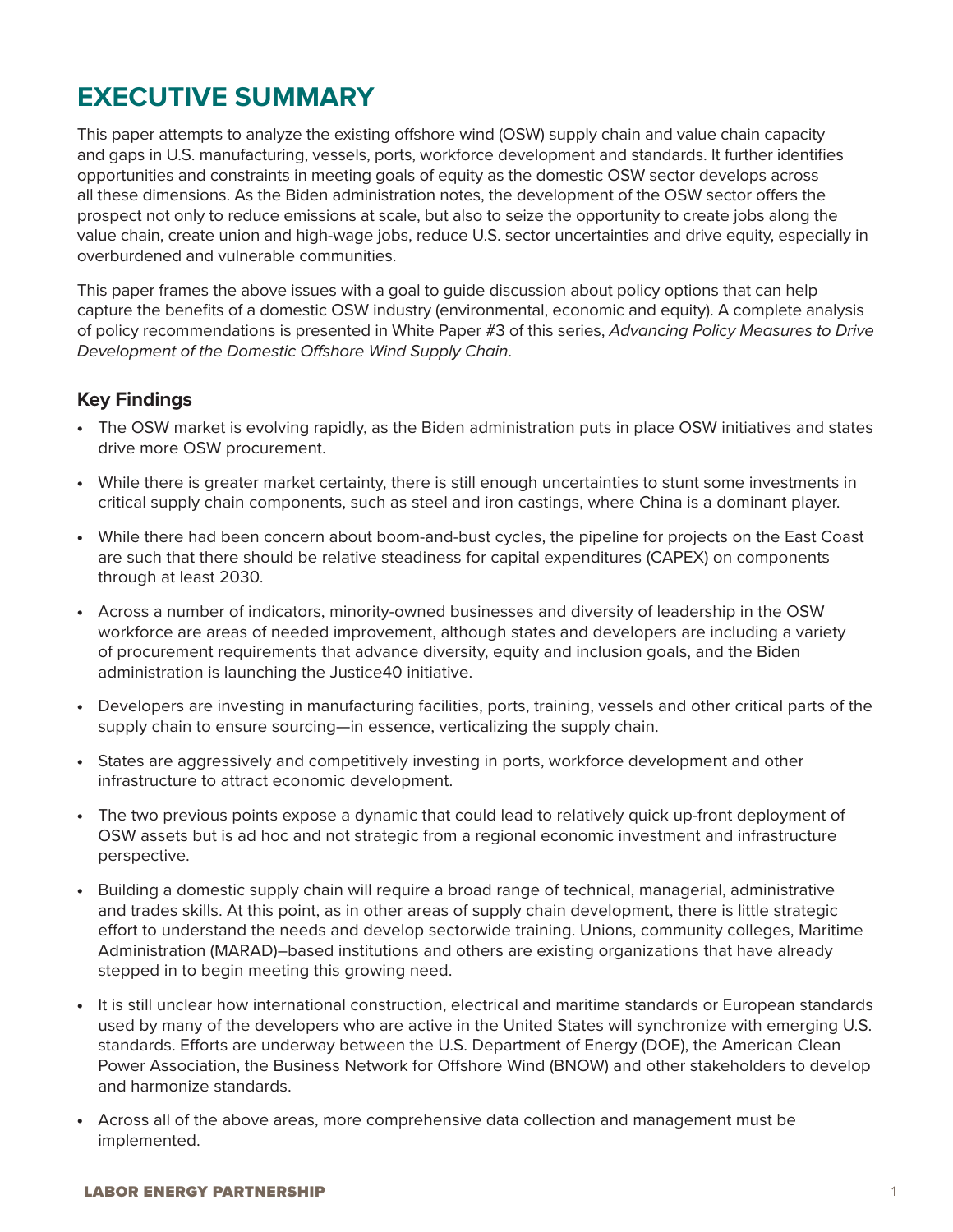### **0.Context**

On March 29, 2021, the Biden administration announced a national target of deploying 30 gigawatts (GW) of OSW by 2030. In announcing this target, the administration presented a range of benefits, including emissions reductions to mitigate the impacts of climate change, job growth, bringing justice to overburdened communities, supporting an economic transition to clean energy for fossil fuel–dependent and underserved communities and enhancing national security. One focus of the initiative highlighted by the White House is the benefits of building a robust domestic supply chain as the backbone of the growth of the OSW sector and capturing benefits across the entire OSW value chain:

Massive supply chain benefits of deploying OSW energy at scale: Meeting the 2030 target will catalyze significant supply chain benefits, including new port upgrade investments totaling more than \$500 million; one to two new U.S. factories for each major windfarm component, including wind turbine nacelles blades, towers, foundations and subsea cables; additional cumulative demand of more than 7 million tons of steel—equivalent to four years of output for a typical U.S. steel mill; and the construction of four to six specialized turbine installation vessels in U.S. shipyards, each representing an investment between \$250 million and \$500 million. (White House, 2021a)

The OSW target is one component of the administration's larger goal of addressing the challenges of climate by reaching net-zero greenhouse gas emissions by 2050 (White House, 2021b) and by seizing the economic opportunities of moving rapidly to a clean energy future (White House, 2021c). In addition, the increasing urgency of addressing climate change has been reiterated by recent reports from international scientific and energy organizations that outline the high degree of scientific certainty of large-scale expected negative impacts of climate change in a business-as-usual scenario (Intergovernmental Panel on Climate Change [IPCC], 2021) and the need to rapidly transition away from a fossil fuel–based economy (International Energy Agency [IEA], 2021).

As this international consensus has solidified, so has international pressure for a global compact that is more enforceable and robust than the Paris Agreement. At the United Nations Framework Convention on Climate Change (UNFCCC) 2021 Conference of the Parties (COP), although enforceability was not achieved, countries continued to pledge greater emissions reductions through national actions. For many countries, this will translate into increased expansion of OSW markets, technology development and deployment (UNFCCC COP26, 2021).

Prior to the Biden administration, OSW was already poised to grow. In 2020, the OSW project pipeline grew by 24%, from 28.5 GW to 35.3 GW, and state policies and procurement plans represented a commitment to almost 40 GW (Musial et al., 2021). This March, the New York Wind Bight aAuction conducted by the Bureau of Ocean Energy Management (BOEM) leased Wind Energy Areas totaling almost a half-million acres of land for OSW projects, bringing in a record-breaking \$4.37 billion in winning bids for six parcels. At least in part, that growth was spurred by state incentives and policies designed to capture both the environmental benefits of renewable energy and the economic and job growth benefits of the expansion of a U.S. supply chain.

While activity at the federal, state and international levels and in the private sector signals rapid growth, there are significant questions about the adequacy of the U.S. domestic supply chain, as current U.S. OSW development deeply depends on the global supply chain and markets. In attempting to develop a robust domestic supply chain, the United States is playing catch-up with Asia and Europe, both regions that have relatively mature markets, manufacturing, port and vessel infrastructure, government support and relative investment certainty. "The OSW supply chain remains largely global, with a growing number of U.S. offshore energy and onshore wind suppliers preparing to enter the industry. Many of the supply chain actors, both international and domestic, are grappling with the questions of whether, when, and where to set up manufacturing hubs in the U.S." (McClellan, 2019, p. 28).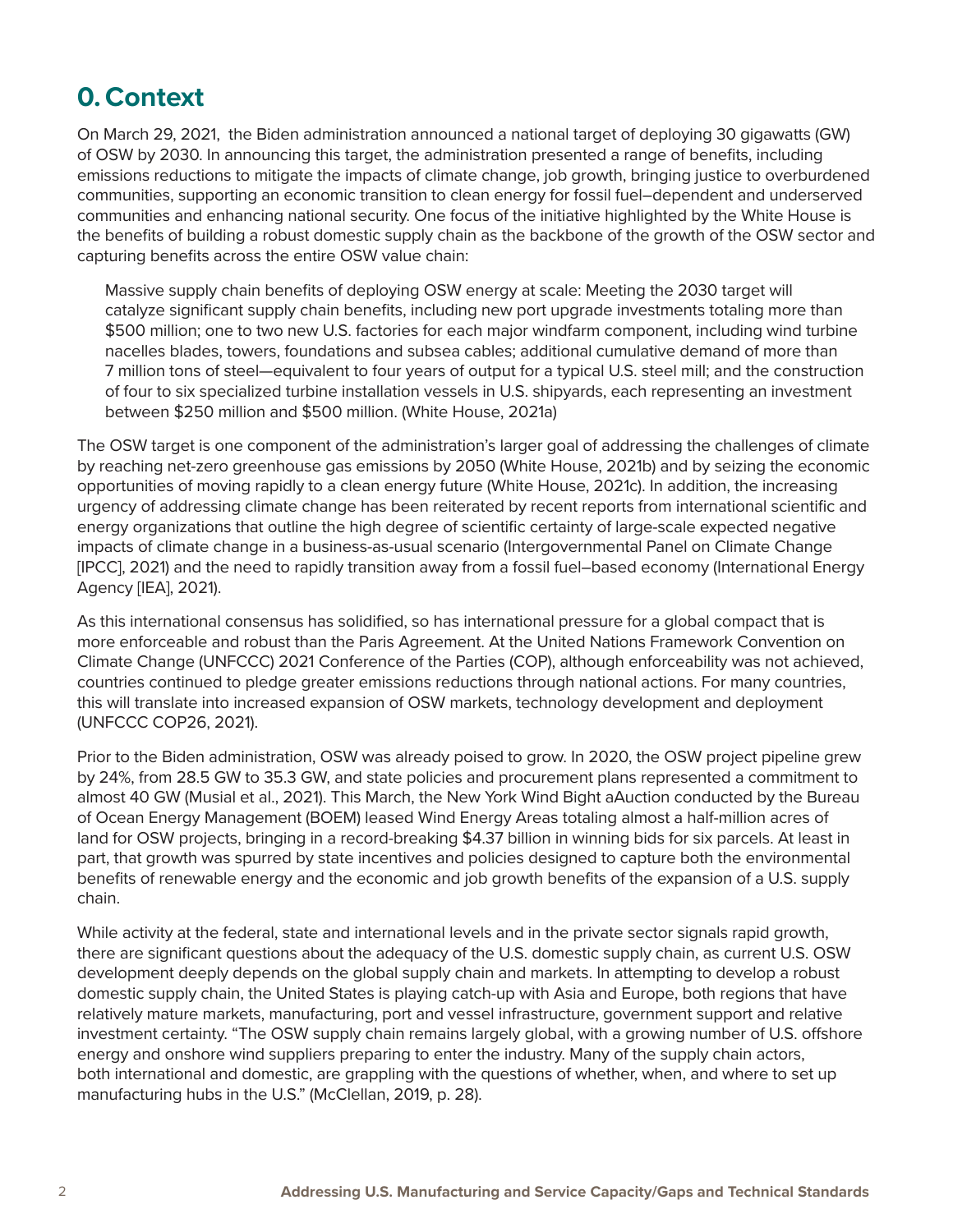### **1. CAPEX, Development Expenditures (DEVEX) and Operations Expenditures (OPEX)**

Recent analyses point to an enormous economic engine if the Biden administration's 30-GW goal is realized. The most recent supply chain report from the University of Delaware's Special Initiative on Offshore Wind (SIOW) "forecasts a nearly \$109 billion revenue opportunity for U.S. OSW component suppliers through the end of the coming decade and highlights this sector's critical inflection point" (McClellan, 2019, p. 28). This research updates other recent work that has attempted to identify the largest drivers of CAPEX categories that can help focus investment in and development of U.S. manufacturing facilities. As illustrated in **Figure 1**; (McClellan, 2019, pp. 24, 27, 28), the engineering, procurement, construction and installation (EPCI) of three drivers constitute the majority of CAPEX expenditures: wind turbine generators, foundations, offshore/ onshore substations and export and array cables. The total cumulative CAPEX value through 2030 is *approximately* \$100 billion, while DEVEX and OPEX are much smaller portions, at approximately \$6 billion and \$2.5 billion, respectively. OPEX will continue to rise beyond 2030 as additional projects are completed and move to operations.



#### FIGURE 1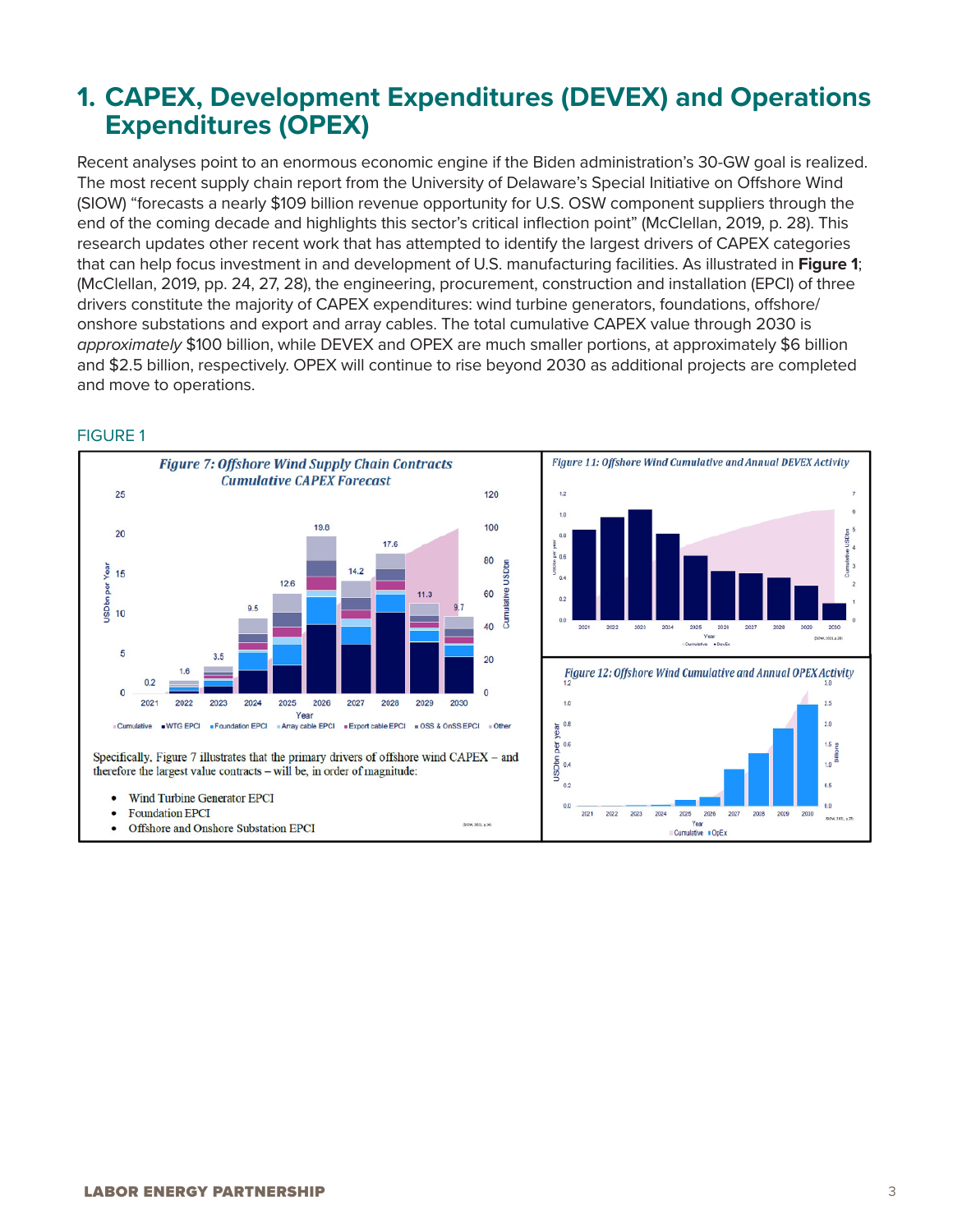Two additional findings for U.S. supply chain development emerge from this and related research. The first is that the timing of the project pipeline provides a relatively constant and incremental increase in capital construction expenditures (see **Figure 2**; McClellan, 2019, p. 8). As the author of the SIOW report notes, "contrary to some prognostications, we do not predict an extreme boom-and-bust cycle for any of the key components; rather, we predict a steady CAPEX expenditure on these components" (McClellan, 2019, p. 24). "The procurement schedule forecasted here suggests that, when OSW power contracting slows down in one state, the momentum will continue in other states and continue to drive the supply chain potential of this massive and growing industry" (McClellan, 2019, p. 28). One consequence of this relates to manufacturing facilities, for whom there may be greater certainty than earlier predicted (see the next section and the importance of certainty). A second finding is that per-kilowatt CAPEX and OPEX are expected to decline through 2050, driven partly by economies of scale and partly by innovation, both of which interact with domestic and international supply chain dynamics (see **Figure 3**; National Renewable Energy Laboratory [NREL], 2021).

#### **1.1. Discussion Questions**

- 1.1.1. What are the implications for supply chain development of incremental (not boom-and-bust) capital investments?
- 1.1.2. How do U.S. research and development investments interact with supply chain dynamics?
- 1.1.3. What are the implications of economies of scale on supply chain dynamics?
- 1.1.4. What are the implications for the supply chain in the face of large and fast CAPEX changes (e.g., large steps in turbine size, commercialization of floating turbines, etc.)?

#### FIGURE 2



#### FIGURE 3

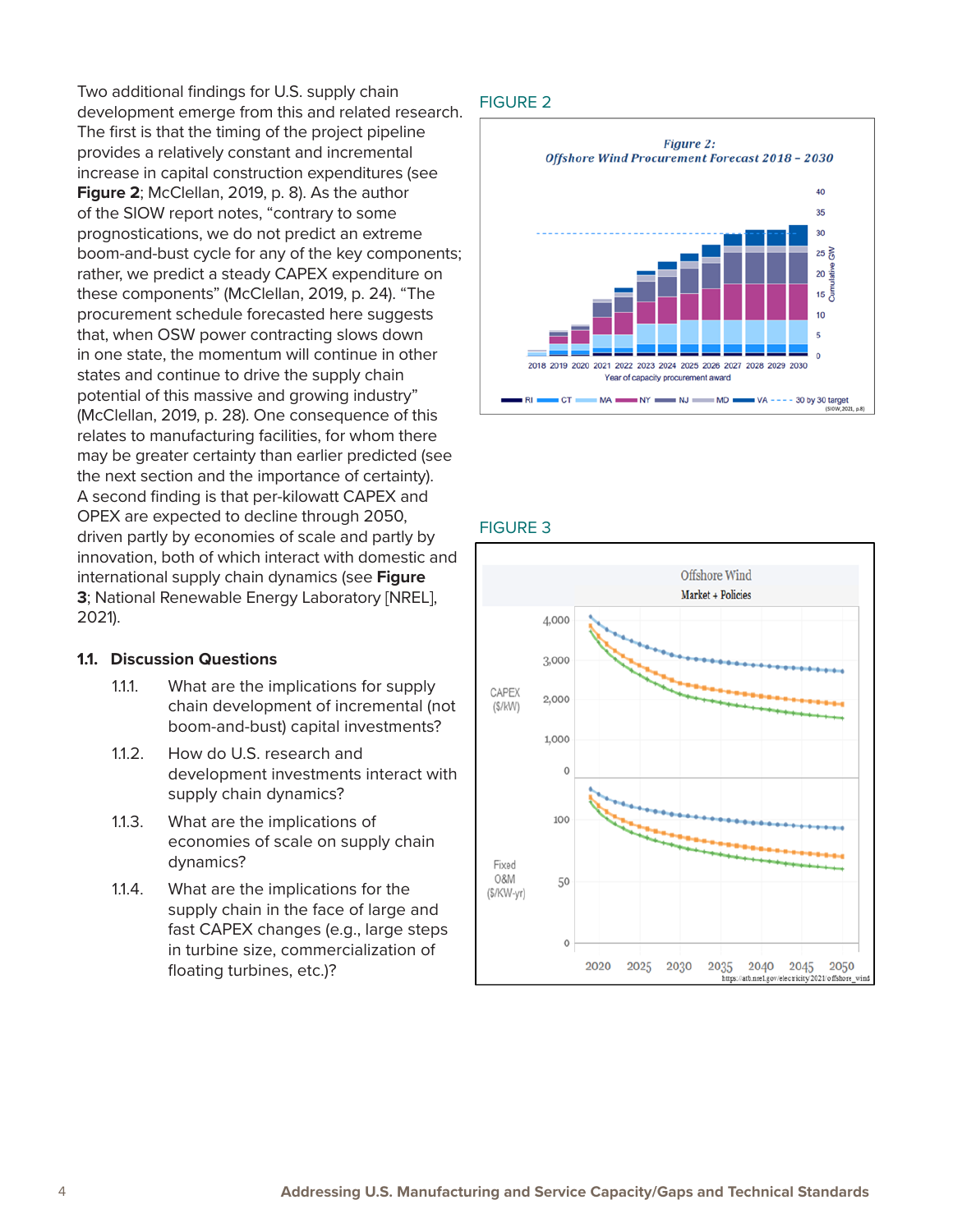## **2. Manufacturing Facilities**

The manufactured products required to deploy 30 GW of OSW by 2030 are significant: more than 2,000 towers, nacelles and blade sets; more than 8,000 kilometers of cables; and more than 50 offshore substations and foundations. The development, installation and service equipment required to support this deployment and operations and maintenance (e.g., monitoring, marine surveys, transportation) will be equally substantial.

A recent NREL study, *Power Sector, Supply Chain, Jobs and Emissions Implications of 30 Gigawatts of Offshore Wind Power by 2030*, projected the U.S. Tier 1 manufacturing gaps that will need to be filled by new or expanded facilities (see **Table 1**; Lantz et al., 2021, p. 15).

#### TABLE 1

| Table 4. Production Facilities Required To Meet the 2020-2030 Annual Supply Chain Demand<br>(Sources include a variety of publicly available press releases and industry characterizations compiled by | the authors)         |                                                    |
|--------------------------------------------------------------------------------------------------------------------------------------------------------------------------------------------------------|----------------------|----------------------------------------------------|
| <b>Production Facility</b>                                                                                                                                                                             | <b>Annual Output</b> | <b>Number Needed To</b><br><b>Meet 2030 Target</b> |
| <b>Steel Mill</b>                                                                                                                                                                                      | 1,500,000 tons/yr    |                                                    |
| <b>Monopile Factory</b>                                                                                                                                                                                | 165 units/yr         |                                                    |
| <b>Tower Factory</b>                                                                                                                                                                                   | 155 units/yr         |                                                    |
| <b>Nacelle Factory</b>                                                                                                                                                                                 | 250 nacelles/yr      |                                                    |
| <b>Blade Factory</b>                                                                                                                                                                                   | 600 blades/yr        |                                                    |
| <b>Export Cable Fabrication</b>                                                                                                                                                                        | 121 miles/yr         | 8                                                  |

In addition, it is predicted that approximately 46 offshore substations and foundations and 17 onshore substations and foundations will be needed through 2030 (McClellan, 2019, p. 19). While there is uncertainty, "[i]t is worth noting that the number of 'new-build' onshore substations required, or indeed the level of work required to upgrade pre-existing facilities, is a factor of the current specifications of the existing infrastructure in each state; OSW projects are expected to make use of existing facilities where possible" (McClellan, 2019, p. 22).

#### **De-Risking Capital Investment**

The fundamental question of whether or not U.S. companies can meet this demand hinges largely on market and policy certainty. Retooling existing facilities or building new facilities requires large up-front investments in some cases, on the order of more than approximately \$200 million. Uncertainty over whether the OSW sector will continue to grow creates risk that will dampen such investments. Clearly, the policy environment will have a large impact on this uncertainty. While the companion Labor Energy Partnership White Paper #3, *Advancing Policy Measures to Drive Development on the Domestic OSW Supply Chain*, goes into depth on policy tools, a portfolio of possible tools that raise the certainty of market growth includes but is not limited to extension of the Production and Investment Tax Credits, adequate loan guarantees, long-term power purchase agreements, renewable and clean energy standards and robust international agreements.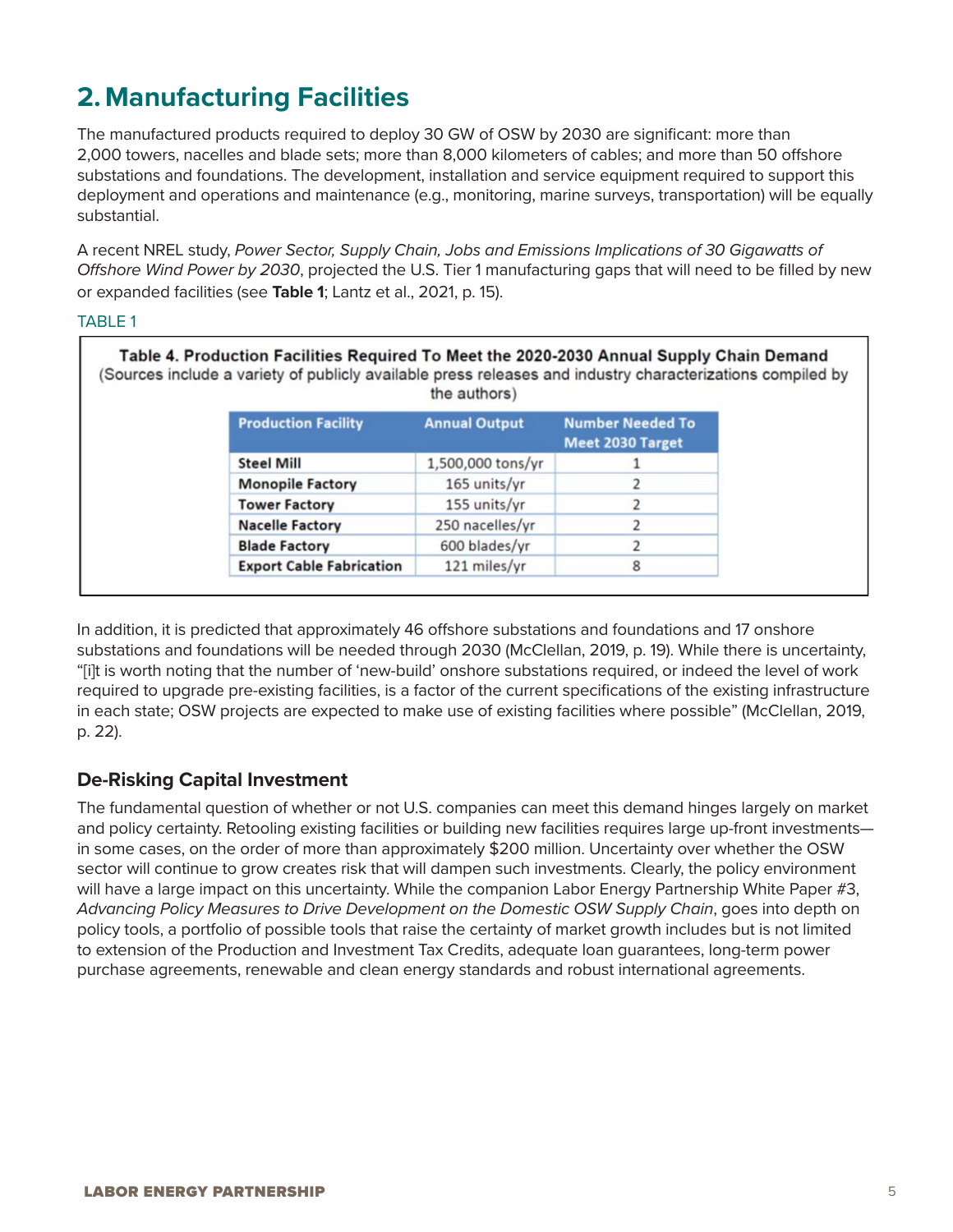### **Collaboration/Competition With Europe and China**

As the OSW market has launched in the United States, it has depended on, to varying degrees, European manufacturing, technical expertise and materials, especially for products and services that cannot be procured through the already existing U.S. land-based wind supply chain. In addition, all of the major projects in the U.S. pipeline are driven by European firms that bring a greater familiarity of the European supply chain, although several see advantages of broadening the U.S. supply chain. As Ørsted Offshore North America CEO David Hardy testified at an October 2021 hearing of the U.S. House Committee on Energy and Commerce Subcommittee on Energy:

One of the challenges facing the U.S. OSW industry is the capacity and expertise within the supply chain. Ørsted has a two-pronged approach to help solve this challenge. This includes 1.) building U.S. infrastructure with American companies and 2.) attracting European firms to build U.S. facilities, creating foreign direct investment and American jobs." (U.S. House of Representatives, 2021, p. 2)

Of course, policy can have a significant impact on the pace and depth of these kinds of approaches, and Hardy noted at the end of his testimony that "Europe has had several decades to build the necessary infrastructure to support a mature OSW industry. In order to meet the U.S.'s goal of 30 gigawatts by 2030, we need to continue prioritizing the development of the U.S. supply chain. While it is possible to achieve our shared vision, this hard work requires a continued commitment from public and private partners at the local, state and federal levels to grow the industry in the decades ahead" (U.S. House of Representatives, 2021, p. 5). Also, see the Spotlight on this page.

European firms entering the U.S. market will continually be balancing costs, timing, reliability of product delivery and politics as they navigate and integrate U.S. and European supply chains. Often this navigation will be collaborative, and there are many examples in the United States of the kind of dynamic that Hardy described as the "two-pronged" approach to solving the U.S. supply chain challenge. Examples includes the expansion of onshore wind in the United States and the growth of the oil and gas industry.

### **SPOTLIGHT**

#### **Ørsted's Two-Pronged Approach to Building a Supply Chain**

Ørsted, headquartered in Denmark with a U.S. office in Boston, has been awarded 4,000 megawatts (MW) of development rights in six projects along the East Coast. As the developer of the first U.S. offshore wind farm, Block Island, Ørsted has had more time to solve supply chain challenges than other developers. As noted in the text, the company approaches the supply chain development with a two-pronged approach, illustrated by two examples:

- **1. Building U.S. infrastructure with American companies.** Example: It is contracting with Riggs Distler & Company, Inc., a New Jersey general contractor that will manage the 934- MW Sunrise off the coast of New York. Riggs Distler will provide a broad range of onshore heavy civil, mechanical, and electrical services centered around the construction, assembly, inspection, and installation of the Sunrise Wind advanced foundation components. (Riggs Distler, 2021).
- **2. Attracting European firms to build U.S. facilities, creating foreign direct investment and American jobs.** Example: Without a U.S. monopile fabricator, Ørsted signed and MOU with German steel fabricator Erndtebrücker Eisenwerk (EEW) for a joint investment in a manufacturing facility in the Paulsboro Marine Terminal in New Jersey (Maritime Executive, 2020). The agreement also includes commitments to union jobs, training and workforce development.

In addition to these two prongs, Ørsted has also invested in a range of community engagement, training, workforce development and the identification and contracting with minority- and women-owned enterprises.

But supply chain dynamics are also competitive. At this early stage in the U.S. OSW sector, led by European developers, it is not a surprise that at least for the short term, there will be competition between U.S. and European suppliers, although during the past five years, increasing U.S. content has already been evident, a trend predicted to continue over the next decade.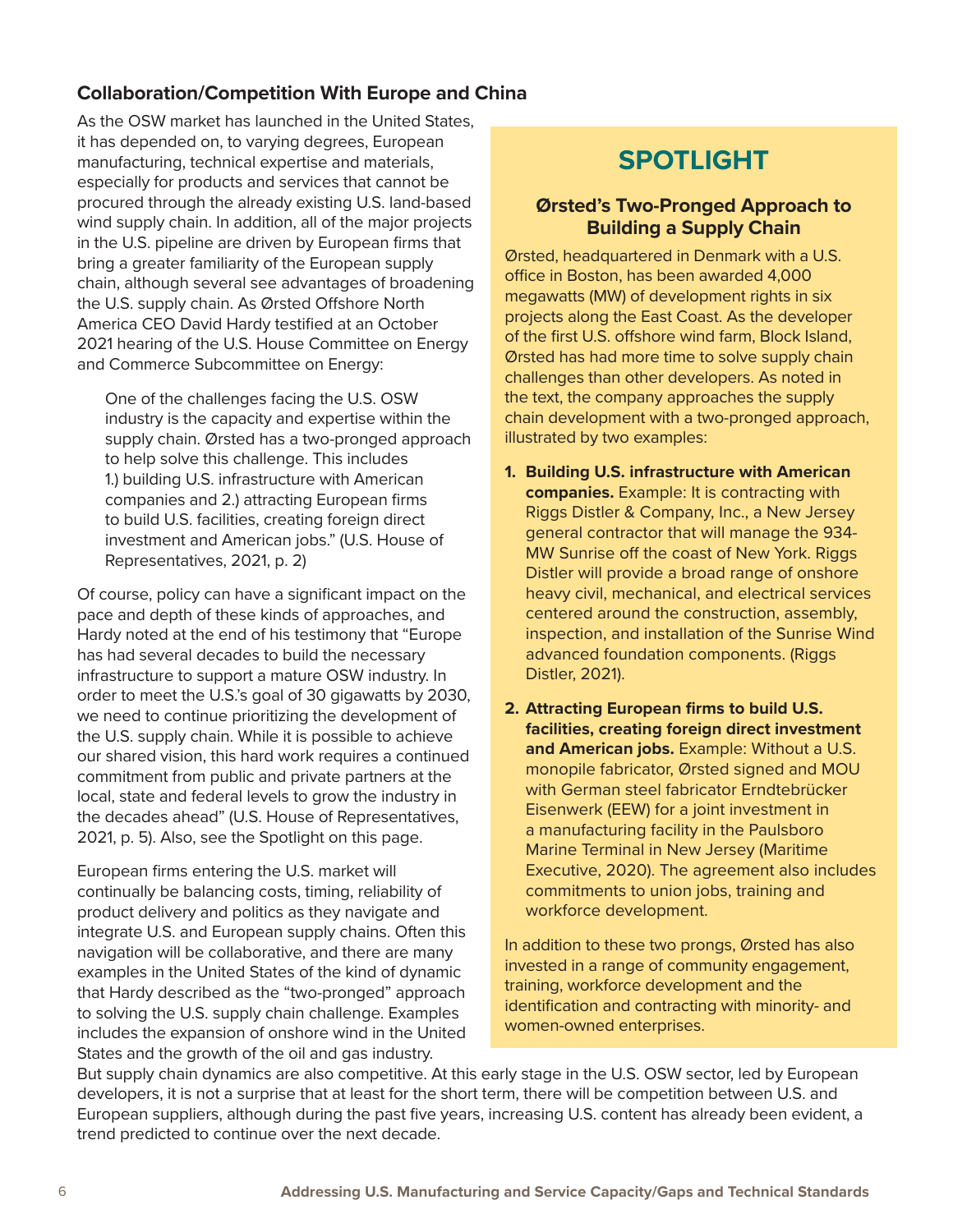Perhaps the largest competitive concern for U.S. OSW development is with Chinese steel. Chinese excess steel capacity continues to affect global markets and raise uncertainty about the viability and longterm sustainability of U.S. production for the OSW sector (Organisation for Economic Co-operation and Development, 2021). Iron castings represents a particular gap in the supply chain with no major domestic large iron casting manufacturing facility in the United States capable of being competitive at the needed production volumes (Johnson, 2021). A further complication with Chinese steel competing with U.S. steel is its relatively high carbon footprint. Chinese steel production has an energy intensity that is 50% greater than that of steel produced in the United States due to China's heavy reliance on coal-generated electricity and coal-produced coke to power its steel-making furnaces (Hasanbeigi & Springer, 2019). In a recent publication on OSW supply chain development, the U.S. Department of Energy (DOE) suggested that further investment into "green steel" production could further decarbonize steel production domestically and provide further incentive to use domestically sourced steel (DOE, 2022).

The range of collaboration and competition dynamics, as well as the lack of parity between U.S. and Chinese environmental regulations, points toward policy solutions such as domestic content requirements, federal, state and local incentives for siting manufacturing facilities and carbon border adjustment mechanisms.

#### **Vertical Supply Chaining, Siting and Co-Locating**

Strategies that are beginning to drive growth of significant U.S. supply chain facilities have often involved partnerships led by developers seeking to build Tier 1 manufacturing facilities that can feed projects a reliable source of component and material inputs. These are also often located at our near ports (see the following section), designed to limit transportation costs and increase manufacturing and assembly synergies. And as with the development of ports, these initiatives are often supported by state or municipal incentives, tax advantages, training programs, long-term power purchase agreements or renewable portfolio standards (see **Table 2** for a list of recent investments in these types of Tier 1 facilities).

|                                                 | <b>TABLE 2. OSW Manufacturing Investments in the United States</b> |                   |                                                               |                         |                                                                   |
|-------------------------------------------------|--------------------------------------------------------------------|-------------------|---------------------------------------------------------------|-------------------------|-------------------------------------------------------------------|
| <b>Product</b>                                  | <b>Contracting Firm</b>                                            | <b>Investment</b> | <b>Location of</b><br><b>Manufacturing</b><br><b>Facility</b> | Date of<br>Announcement | <b>Source</b>                                                     |
| Steel                                           | Ørsted and U.S.<br>Wind                                            | \$76 million      | Maryland                                                      | 2017                    | (American Wind<br><b>Energy Association</b><br>[AWEA], 2021)      |
| Foundations                                     | Ørsted and EEW                                                     | \$250 million     | Paulsboro, New Jersey*                                        | 2019                    | (NREL, 2021)                                                      |
| Foundations                                     | Equinor                                                            | Unspecified       | Coeymans, New York*                                           | 2019                    | (McCue, 2021)                                                     |
| Cables                                          | <b>Marmon Utility</b>                                              | \$4 million       | Seymour, Connecticut                                          | 2019                    | (NREL, 2021)                                                      |
| Cables (for export<br>to Scotland)              | <b>Nexans</b>                                                      | Unspecified       | Charleston, South<br>Carolina                                 | 2020                    | (NREL, 2021)                                                      |
| Towers, transition<br>pieces and<br>foundations | Marmen Welcon<br>and Smulders                                      | \$350 million     | Albany, New York*                                             | 2021                    | (Marmen Welcon,<br>2021)                                          |
| <b>Blades</b>                                   | Dominion and<br>Siemens Gamesa                                     | \$200 million     | <b>Portsmouth Marine</b><br>Terminal, Virginia*               | 2021                    | (Siemens Gamesa,<br>2021)                                         |
| Cables                                          | Nexans, Ørsted and<br>Eversource                                   | \$220 million     | Charleston, South<br>Carolina                                 | 2021                    | (Windpower Engineer-<br>ing & Development<br>[WPED] Staff, 2021a) |
| Foundations                                     | Ørsted and<br>Eversource                                           | \$24 million      | Providence, Rhode<br>Island*                                  | 2021                    | (Revolution Wind,<br>2021)                                        |
| Foundations                                     | Ørsted, Eversource<br>and Riggs Distler &<br>Company               | \$86 million      | Coeymans, New York*                                           | 2021                    | (Buljan, 2021)                                                    |
| <b>Steel</b>                                    | Ørsted and Crystal<br><b>Steel Fabricators</b>                     | \$76 million      | Federalsburg, Maryland                                        | 2021                    | (Milligan, 2021)                                                  |

*\*Indicates at a port.*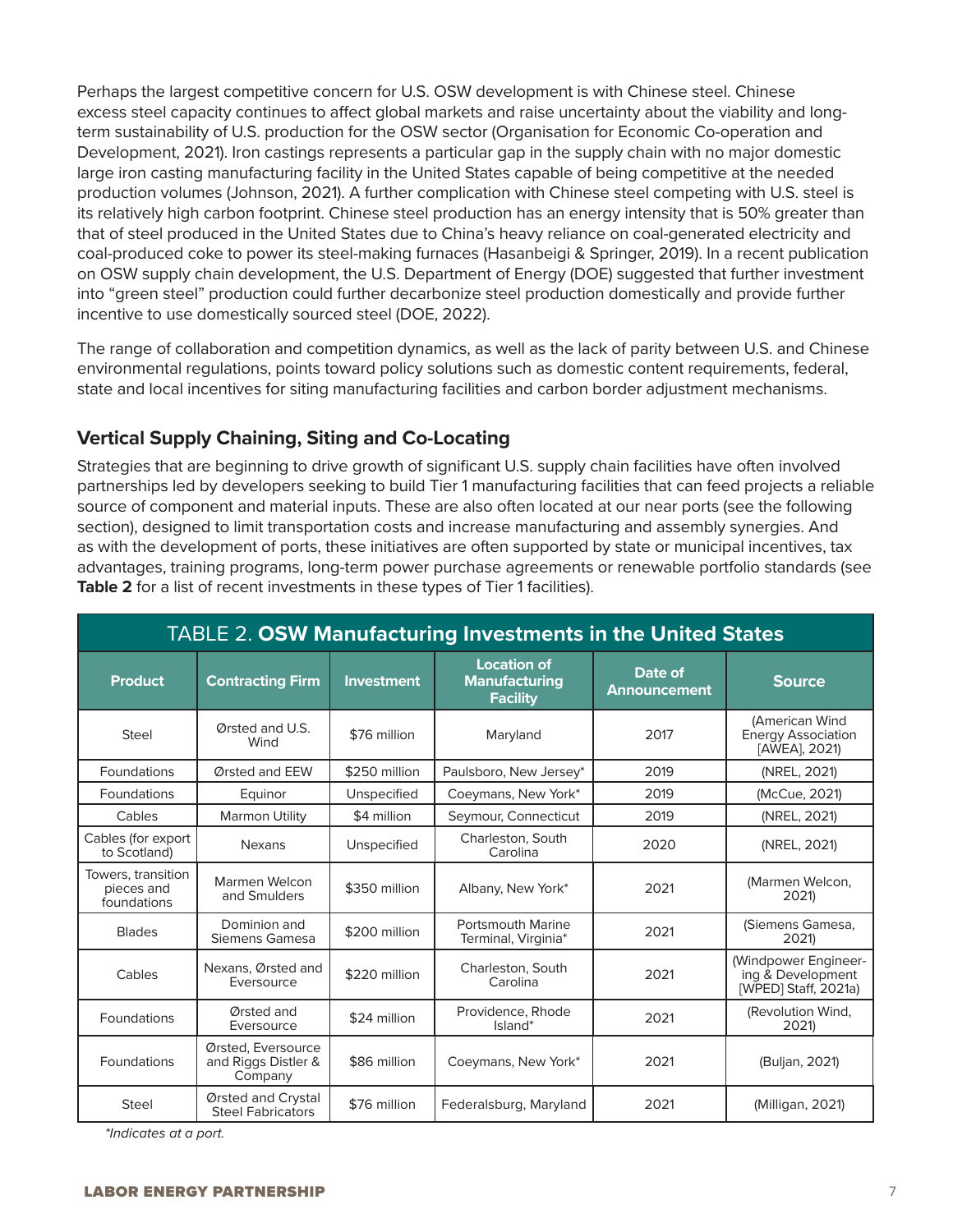One potential advantage of these Tier 1 facilities is their ability to act as "anchor tenants," attracting Tier 2 and 3 facilities to the same or nearby sites. This is seen in Europe in the OSW ecosystem and in the U.S. and international oil and gas sectors, but also in the United States in how some manufacturing has developed in the land-based wind sector. This has obvious advantages, especially for more complex outputs such as nacelles and substations, which have multiple components and subcomponents for which proximity to their manufacture might be advantageous. It also has advantages for the development and growth of the service and operations and maintenance (O&M) portions of the development cycle, where there may be a greater necessity for co-located portside service providers.

To the extent that new manufacturing facilities are built or old ones are retooled and/or expanded, this aspect of the OSW supply chain provides an opportunity for economic development targeted to create benefits for underserved and vulnerable communities.

While this growth may be internally strategic for developers and advantageous to successful states competing for economic development, there may be foregone opportunities for synergies and efficiencies without a more regional approach. "State competition is helping to quickly develop the market. However, more state coordination and cooperation is needed. As the industry matures, companies cannot build factories and operations in every state and a better understanding of the State's assets along with specific needs would help the industry grow so there could be a focus for each state" (BNOW, 2019a, p. 5). "It must be done on a national basis to identify where strengths and gaps lie and highlight areas for regional cooperation" (BNOW, 2019a, p. 6). For example, there could be some integration or synergies developed between suppliers along the coastal area with land-locked industrial states to support the OSW industry, especially with the production of Tier 2 or 3 inputs that might not be advantaged by co-location at coastal sites.

#### **2.1. Discussion Questions**

- 2.1.1. Are there benefits from pursuing more national or regional approaches to manufacturing versus ad hoc developer–/state-driven investments?
- 2.1.2. How can/should these manufacturing facilities be financed?
- 2.1.3. What information is needed to convert existing versus adding new manufacturing facilities?
- 2.1.4. How are sites chosen?
- 2.1.5. What is the role of municipal, state and federal investment in site selection, etc.?
- 2.1.6. How can women- and minority-owned manufacturing facilities and underserved communities be supported as manufacturing expands?

#### **2.2. Policy/Action Recommendations (Federal, State, Municipal and Private Sector)**

- 2.2.1. Loan guarantees
- 2.2.2. Tax incentives
- 2.2.3. Continued vertical supply chaining by developers and partners
- 2.2.4. Procurement rules benefiting women- and minority-owned businesses and underserved communities
- 2.2.5. Border adjustment mechanisms
- 2.2.6. Federal or regional strategic planning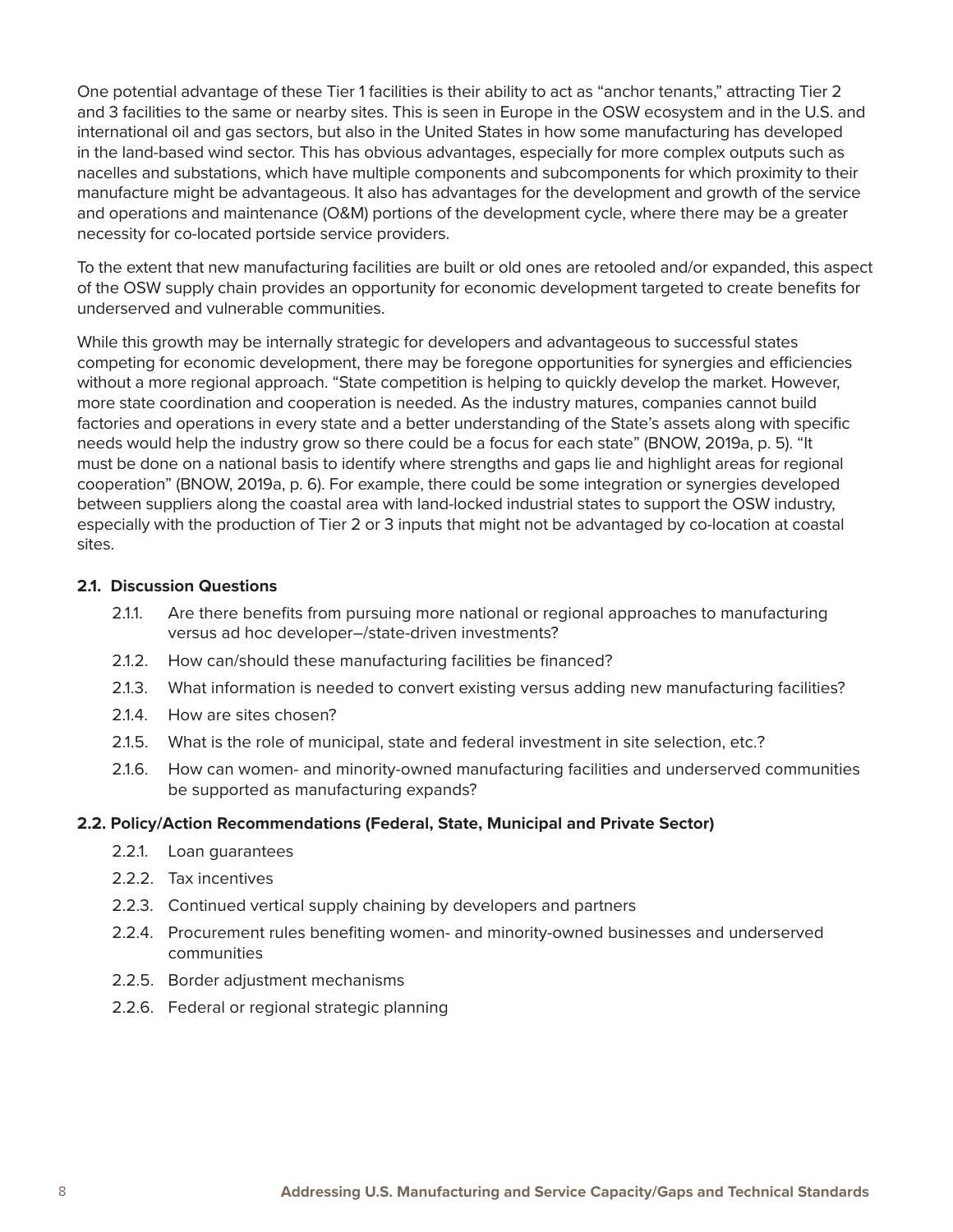### **3.Vessels1**

Working vessels required by the OSW industry are a critical part of the supply chain and exhibit similar challenges as those with manufacturing facilities; however, they also have additional challenges related to the Jones Act. The act requires that cargo that is shipped from one U.S. point to another must be on vessels that are U.S.-built, U.S. citizen–owned and registered in the United States and have an American crew. While Europe and Asia have built out OSW-specific vessels, there are few in the United States. Thus, there is a significant capacity gap in highly specialized vessels, such as wind turbine installation vessels (WTIV). From a global perspective, there is a significant supply-and-demand imbalance, with the projected expansion of OSW in the U.S. market and elsewhere overwhelming the supply of existing specialized capacity. "The lack of supply and overwhelming demand indicates the potential for future market delays and potentially failure that could inhibit the highly anticipated U.S. offshore wind buildout" (Bocklet et al., p. 26).

Like manufacturing facilities, WTIVs are capital-intensive; for example, the Dominion plan to build the WTIV *Charybdis* is projected to cost \$500 million (Griset, 2020). The demand for their time is uncertain and variable, following the punctuated timeline of projects. And they have the added complication of needing to comply with Jones Act requirements. The Dominion example is similar to the example of the current path of Tier 1 manufacturing facilities—single developers—partnering with others to make capital investments that are internally strategic but not necessarily strategic for the sector. A recent report by analysts at Tufts University notes, "Developers have multiple pathways to achieve the U.S. build-out, some serving the public interest better than others. Selecting a strategy that involves commissioning a fleet of U.S.-built WTIVs or feeder vessels could lead to a revival of American shipyard jobs" (Bocklet et al., p. 26).

For other less specialized vessels, there is less cause for concern. There are opportunities, for example, in repurposing vessels used in declining or equally variable industries, such as oil and gas and fisheries, and utilizing vessels that provide more generalized service. A December 2020 Government Accountability Office report found that for roles such as survey vessels, foundation installation vessels, cable-laying vessels and O&M vessels, "[p]roject developers and vessel operators we interviewed generally told us that they are confident that they will be able to find vessels to fill these roles, and that in some cases it is likely that new Jones Act–compliant vessels will be built to support the industry" (p. 18).

As with manufacturing, to the extent that new shipbuilding occurs, there is an opportunity for such economic development to provide benefits to underserved and vulnerable communities and act as an economic engine in port cities that are economically stressed.

#### **3.1. Discussion Questions**

- 3.1.1. Are there benefits from pursuing more national or regional approaches to vessel building?
- 3.1.2. How can/should vessels be financed?
- 3.1.3. What is the role of developer/federal/state/municipal investments?
- 3.1.4. How can women- and minority-owned businesses and underserved communities related to vessel development, maintenance and crews be supported?
- 3.1.5. How should the inherent variability of OSW projects (boom-and-bust) be addressed in the financing, building and deployment of vessels?
- 3.1.6. How should the specific challenges and opportunities of the Jones Act be addressed?

#### **3.2. Policy/Action Recommendations (Federal, Regional and State)**

- 3.2.1. Direct funding and loan guarantees
- 3.2.2. Tax incentives
- 3.2.3. Amendments to the Jones Act
- 3.2.4. Provision of certainty and guaranteed demand
- 3.2.5. Federal or regional strategic planning

<sup>1</sup> This paper covers this topic only at a summary level, while White Paper #4 is solely devoted to the issue of vessels.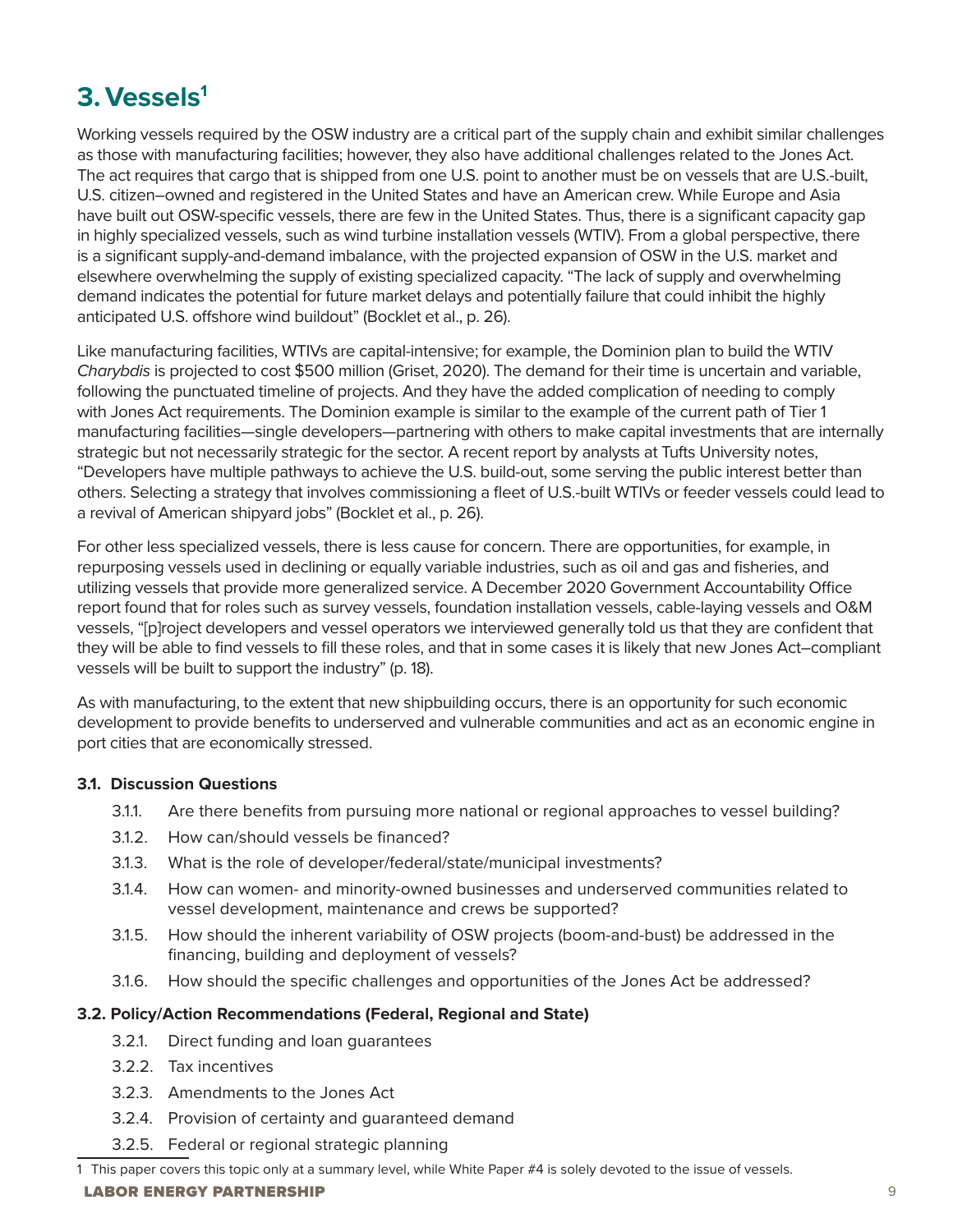### **4.Port Development**

Even if sufficient vessels are available to support the U.S. deployment pipeline, the development and timing of port infrastructure could become a significant bottleneck for the industry. This delay may be especially true as wind turbines and project sizes continue to grow. Larger turbines and bigger projects push the limits of the existing infrastructure in terms of heavy-lift crane weight and height capacities, wharf access for increasingly larger ships, rising height clearances and channel draft requirements, and the growing need to expand physical laydown space. (American Bureau of Shipping [ABS], 2021)

Approximately five staging ports will be required to meet the needs of the first 10 GW of OSW energy projects on the Atlantic Coast alone. (Lefevre-Marton et al., 2019)

Floating wind will face additional challenges, as no U.S. ports currently exist that can support a commercial-scale floating wind project. (Musial et al., 2021, p. 28)

Even more than with manufacturing facilities and vessels, ports are a linchpin in a robust value chain. In its early stages, OSW can be supplied by nondomestic products and served by non-U.S.-flagged ships. However, no project can proceed without access to an adequate U.S. port. Thus, the pace necessary to reach a goal of 30 GW of OSW by 2030 cannot be maintained without suitable port facilities and associated heavy cranes, storage areas, staging areas and adequate draft. In addition, compared with manufacturing and vessels, ports may depend more heavily on state and municipal government for site access and approval, permitting, incentives and infrastructure support.

Precisely because many of the ports that are being redeveloped are in cities that are experiencing economic challenges and whose communities are particularly vulnerable, the investment in port infrastructure, and the attendant Tier 2 and 3 manufacturing, services and O&M that might be inspired to locate nearby can provide a comprehensive opportunity to generate benefits for underserved and vulnerable communities.

Given the threshold importance of ports, it has been strongly in the interest of developers to invest in port infrastructure at this early stage of OSW development in the United States, especially in the absence of large-scale federal or state investment to date. Thus, a "large focus of many U.S. investment announcements has been improvements to port infrastructure, which are needed to ensure ports can serve as staging areas for manufacturing, assembly, and transportation of large OSW components. Companies including Ørsted, Eversource, Vineyard Wind, Equinor and U.S. Wind are planning to establish offshore wind assembly hubs and operations and maintenance hubs across ports from Maryland up to Massachusetts" (AWEA, 2021, p. 5). **Table 3** outlines the recent investments in ports and port infrastructure by developers and those states that support OSW development.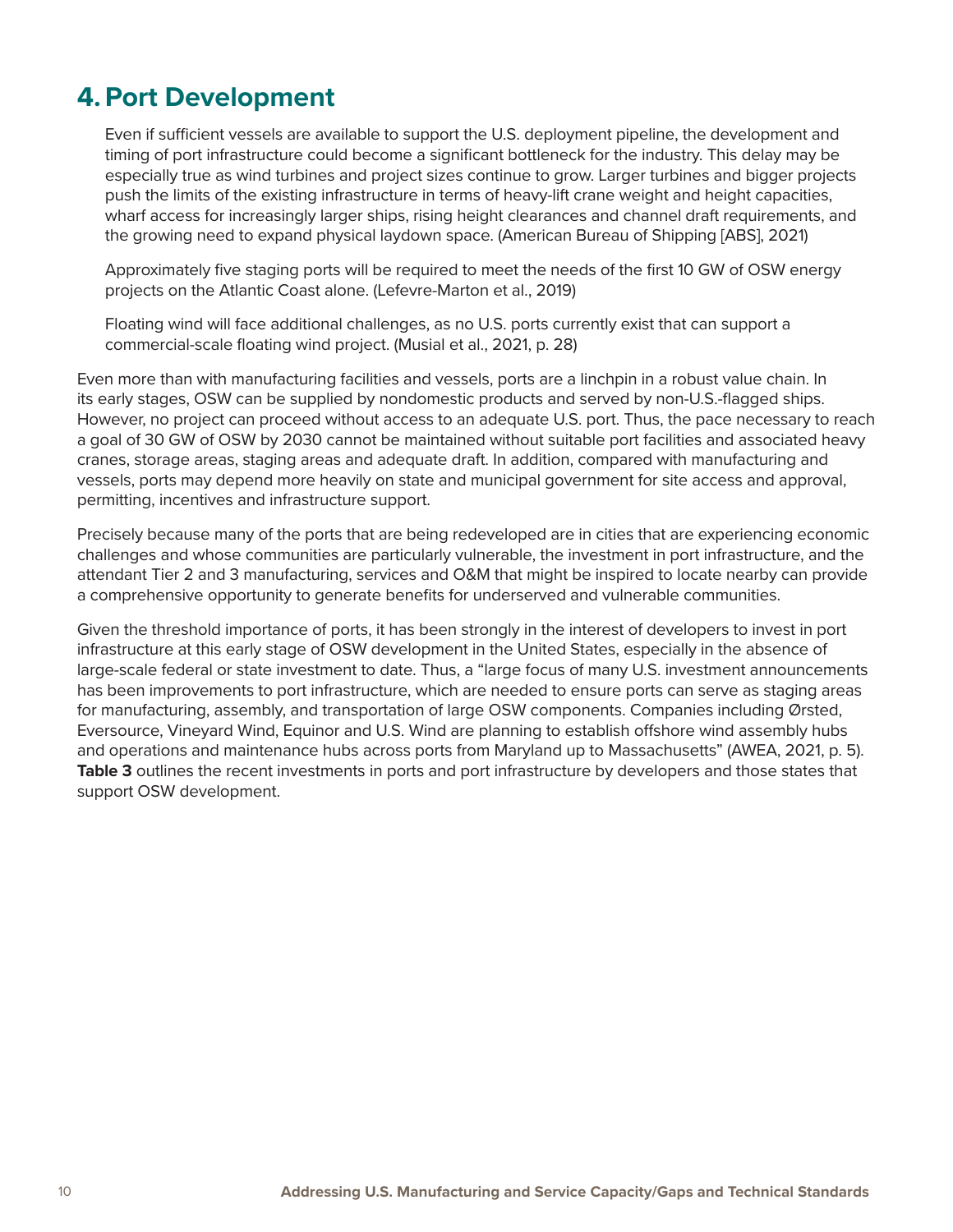|                                                                                                                                  | <b>TABLE 3. OSW-Related Port Investments in the United States</b>                                                                         |                                                                                           |             |                          |
|----------------------------------------------------------------------------------------------------------------------------------|-------------------------------------------------------------------------------------------------------------------------------------------|-------------------------------------------------------------------------------------------|-------------|--------------------------|
| <b>Location</b>                                                                                                                  | <b>Firms</b>                                                                                                                              | <b>Investment</b>                                                                         | <b>Date</b> | <b>Source</b>            |
| <b>Tradepoint Atlantic, Maryland</b>                                                                                             | U.S. Wind                                                                                                                                 | \$26.4 million                                                                            | 2017        | (AWEA, 2021)             |
| Port of Providence and<br>Kingston, Rhode Island                                                                                 | Ørsted and Eversource                                                                                                                     | \$40 million                                                                              | 2018        | (AWEA, 2021)             |
| Bridgeport, Connecticut                                                                                                          | Vineyard Wind                                                                                                                             | Unspecified                                                                               | 2019        | (AWEA, 2021)             |
| Tradepoint Atlantic, Maryland                                                                                                    | Ørsted                                                                                                                                    | \$13.2 million                                                                            | 2019        | (AWEA, 2021)             |
| New Bedford, Massachusetts                                                                                                       | <b>Vineyard Wind</b>                                                                                                                      | \$50,000                                                                                  | 2019        | (AWEA, 2021)             |
| Atlantic City, New Jersey                                                                                                        | Ørsted                                                                                                                                    | Unspecified                                                                               | 2019        | (Musial et al.,<br>2021) |
| Port Jefferson, New Jersey                                                                                                       | Ørsted and Eversource                                                                                                                     | Unspecified                                                                               | 2019        | (Musial et al.,<br>2021) |
| Brayton Point, Massachusetts                                                                                                     | Anbaric                                                                                                                                   | \$650 million                                                                             | 2019        | (Musial et al.,<br>2021) |
| Port of Coeymans, South<br>Brooklyn Marine Terminal,<br>Port of Albany, Port Jefferson<br>Harbor and Montauk Harbor.<br>New York | New York state (New York<br>State Energy Research and<br>Development Authority<br>[NYSERDA]), Equinor, Ørsted<br>and Eversource           | \$730 million                                                                             | 2019-2021   | (Musial et al.,<br>2021) |
| New London, Connecticut                                                                                                          | Ørsted, Eversource and<br><b>Connecticut Port Authority</b>                                                                               | \$157 million                                                                             | 2020        | (AWEA, 2021)             |
| New Bedford, Massachusetts                                                                                                       | <b>Massachusetts Clean</b><br>Energy Center, Avangrid/<br>Copenhagen Infrastructure<br>Partners, Energias de<br>Portugal Renováveis/Shell | \$32.5 million (Vineyard<br>Wind and Mayflower<br>Wind); \$113 million in<br>public money | 2020        | (Musial et al.,<br>2021) |
| Port of Paulsboro, New Jersey                                                                                                    | Ørsted, Public Service<br>Enterprise Group, Inc. (PSEG)<br>and EEW                                                                        | \$250 million                                                                             | 2020        | (Musial et al.,<br>2021) |
| New Jersey Wind Port,<br>New Jersey                                                                                              | State of New Jersey<br>(New Jersey) Economic<br>Development Authority)                                                                    | \$300 million to \$400<br>million                                                         | 2020        | (Musial et al.,<br>2021) |
| Hampton Roads, Virginia                                                                                                          | State of Virginia (GO Virginia)                                                                                                           | \$500,000                                                                                 | 2020        | (Musial et al.,<br>2021) |
| Portsmouth Marine Terminal.<br>Virginia                                                                                          | Ørsted                                                                                                                                    | \$13 million to \$33 million                                                              | 2020        | (Musial et al.,<br>2021) |
| Port of Providence,<br>Rhode Island                                                                                              | Ørsted and Eversource                                                                                                                     | \$40 million                                                                              | 2020/2021   | (Musial et al.,<br>2021) |
| Quonset Point, Rhode Island                                                                                                      | Ørsted and Eversource                                                                                                                     | \$40 million                                                                              | 2020/2021   | (Musial et al.,<br>2021) |
| Salem, Massachusetts                                                                                                             | Vineyard Wind (Avangrid<br>Renewables and<br>Copenhagen Infrastructure<br>Partners)                                                       | Unspecified                                                                               | 2021        | (WPED Staff,<br>2021b)   |

As is happening with manufacturing and vessels, single developers and joint ventures are making capital investments that are internally strategic and, in fact, driving OSW development faster than it otherwise would have gone. Had developers and individual states waited for federal or regional strategic planning and actions, there would be few, if any, projects moving forward now. But this ad hoc approach might leave the sector more constrained and less efficient in the long run than if a more comprehensive and strategic approach were adopted. It also does not consider geography; as individual developers, states and port cities make agreements, it is unclear whether the current and near-term distribution of port assets across the Eastern seaboard is most efficient at delivering the port infrastructure parts of the supply chain that the OSW sector can most effectively utilize.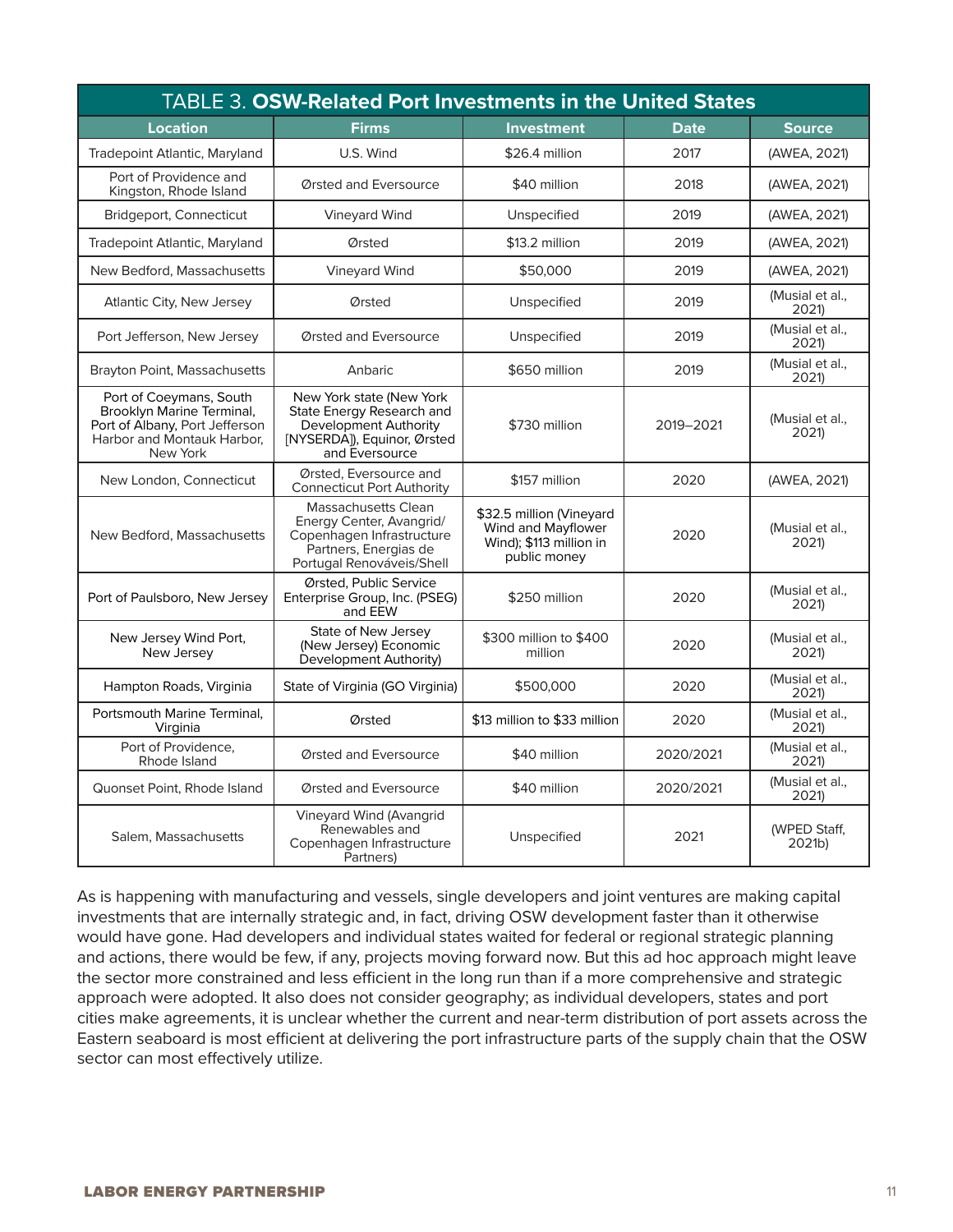#### **4.1. Discussion Questions**

- 4.1.1. Are there benefits from pursuing more national or regional approaches to port infrastructure?
- 4.1.2. How can/should ports be financed?
- 4.1.3. What is the role of developer/federal/state/municipal investments?
- 4.1.4. How can women- and minority-owned businesses and underserved communities related to port development and maintenance be supported?
- 4.1.5. How should the inherent variability of OSW projects (boom-and-bust) be addressed in the development of ports?

#### **4.2. Policy/Action Recommendations (Federal, Regional, State, Municipal and Private Sector)**

- 4.2.1. Direct funding and loan guarantees
- 4.2.2. Tax incentives
- 4.2.3. Streamlined permitting
- 4.2.4. Incentives for co-locating manufacturing service and O&M facilities
- 4.2.5. Federal or regional strategic planning, perhaps integrated with the infrastructure section of the recently passed infrastructure bill

### **5.Equity and Women- and Minority-Owned Businesses**

The Biden-Harris administration's climate and clean energy goals include a wide array of efforts to improve equity in the distribution of benefits of the expansion of the OSW sector. The broad objective is to ensure that good-paying jobs, supply chain facilities and infrastructure improvements are created in communities that have historically been underserved or disproportionately impacted by environmental harms and/or may experience economic and social dislocation in the transition away from fossil fuels. In releasing Executive Order 14008 on January 27, 2021, *Tackling the Climate Crisis at Home and Abroad*, President Biden launched the Justice40 initiative, which, in part, was tasked with determining "how certain Federal investments might be made toward a goal that 40% of the overall benefits flow to disadvantaged communities (White House, 2021c). The recommendations shall focus on investments in the areas of clean energy and energy efficiency..." (White House, 2021c, pp. 7631–7632).

Part of this effort is to support women- and minority-owned businesses as the U.S. supply chain develops where there are indications that there is significant underrepresentation.

While there is an effort to collect more aggregated national data on diversity, equity and inclusion in the supply chain (see ongoing initiatives through the BNOW's Offshore Wind Supply Chain Connect<sup>2</sup>), some states have started collecting statewide data, which, at least at an exceedingly high level, may be representative of the sector as a whole. For example, although not a scientific study, an examination of the Massachusetts Offshore Wind Supply Chain Directory suggests significant underrepresentation of womenand minority-owned businesses. In the directory of 427 firms, nine are women-owned ( $\degree$ 2%), and four are minority-owned (~1%; Massachusetts Clean Energy Center [MassCEC], 2021a).

In an international survey-based study on gender in the wind sector, the International Renewable Energy Agency (IRENA) found that women represent 26% of the wind sector workforce in North America and Europe. And although the study did not explore business ownership, it did find that women hold only 10% of senior management positions in the North American and European wind sectors (IRENA, 2019).

<sup>2</sup> BNOW. (n.d.). *Business Network for Offshore Wind's Offshore Wind Supply Chain Connect*. Retrieved from <https://www.offshorewindus.org/supplychain/>.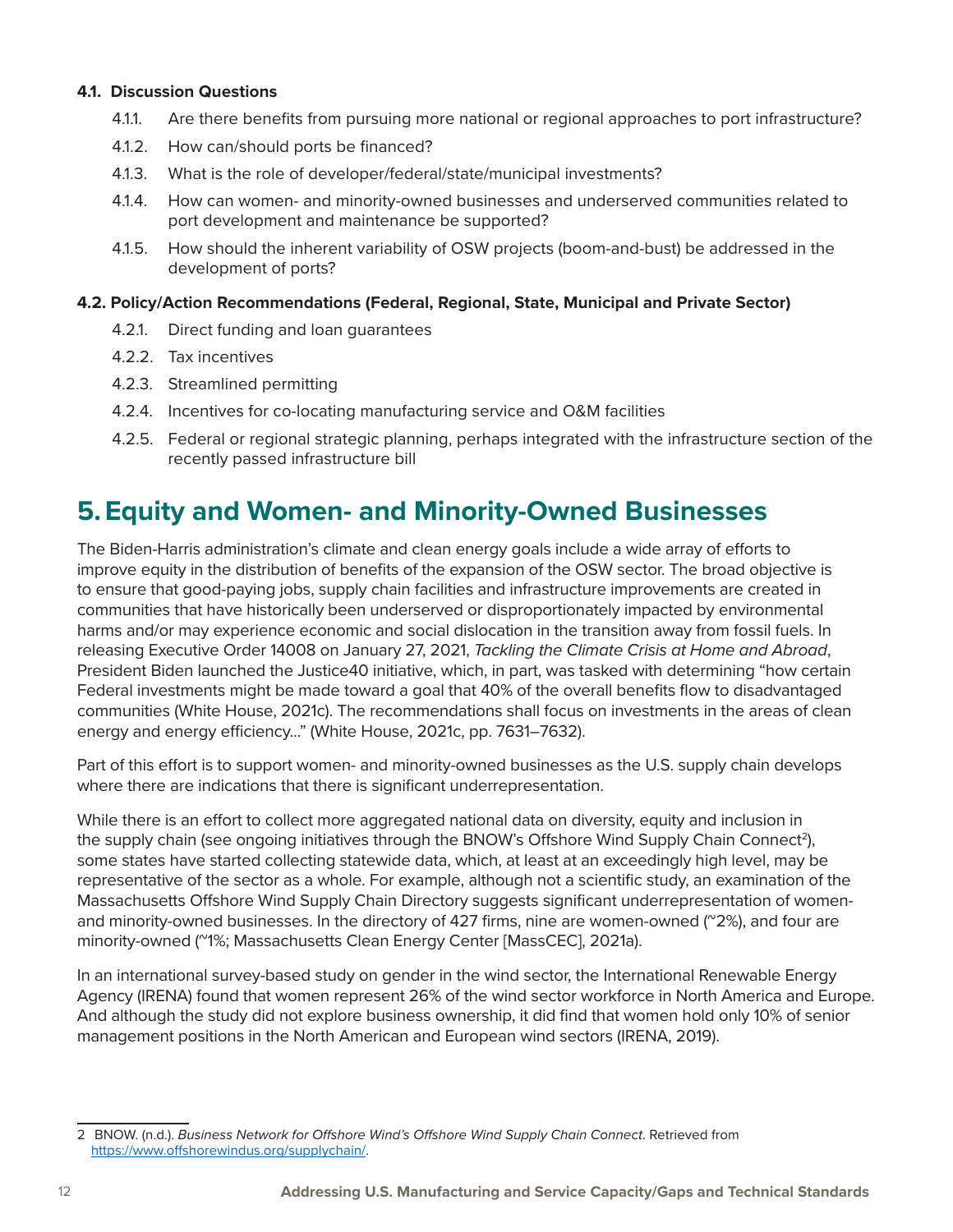In a study that examined diversity in the energy sector as a whole, similar gaps of leadership exist: "About a third (35%) [of White respondents] noted that they are company executives. By comparison, only 17% of Black or African American energy workers reported that they are company executives, and only 19% of Hispanic or Latinx workers reported the same. Similarly, only 22% of Asian energy workers indicated that they are company executives" (National Association of State Energy Officials [NASEO], 2021, p. 6).3 Although this does not capture the diversity of business ownership, it does suggest a lower proportion of minority leadership relative to the sector workforce.

Aggregated data of employees in the wind sector as a whole (including both landbased and OSW) show the percentage of women in the wind sector (31%) as significantly below the national workforce average (47%). But racial diversity shows greater parity: "Wind EPG [electric power generation] is also more ethnically diverse than the national workforce, with higher levels of Hispanic or Latino and Asian workers" (NASEO & Energy Futures Initiative [EFI], 2021a, p. 61). Asian workers

#### TABLE 4

#### Table 20.

**Wind Electric Power Generation - Demographics, Q4 2019** 

| Demographic                                  | <b>Employees</b> | Percent of<br>Sector | <b>National Workforce</b><br>Averages |
|----------------------------------------------|------------------|----------------------|---------------------------------------|
| Male                                         | 78,739           | 69%                  | 53%                                   |
| Female                                       | 36,035           | 31%                  | 47%                                   |
| Hispanic or Latino                           | 22,480           | 20%                  | 18%                                   |
| Not Hispanic or Latino                       | 92,294           | 80%                  | 82%                                   |
| American Indian or Alaska Native             | 1,359            | 1%                   | $>1\%$                                |
| Asian                                        | 11,371           | 10%                  | 6%                                    |
| <b>Black or African American</b>             | 9,118            | 8%                   | 12%                                   |
| Native Hawaiian or other Pacific<br>Islander | 1,470            | 1%                   | $>1\%$                                |
| White                                        | 79,035           | 69%                  | 78%                                   |
| Two or more races                            | 12,421           | 11%                  | 2%                                    |
| Veterans                                     | 10,888           | 9%                   | 6%                                    |
| 55 and over                                  | 16,733           | 15%                  | 23%                                   |
| Union                                        | 7.243            | 6%                   | 6%                                    |

NASEO and EFI (2021) 2020 U.S. Energy & Employment Report. National Association of State Energy Officials and Energy Futures Initiative, https://www.usenergyjobs.org/.pp. 62.

and workers who self-identify as two or more races make up 10% and 11% of the sector but only 6% and 2% of the national workforce, respectively. The exception is Black or African American workers, who make up only 8% of the wind sector workforce but 12% of the national workforce (see **Table 4**; NASEO & EFI, 2021a, p. 62).

The federal government is attempting to launch a more comprehensive way to address equity during the transition to clean energy. As noted above, for example, in Executive Order 14008, the administration launched its Justice40 initiative to ensure benefits of the clean energy transition accrue to vulnerable and underserved communities. In addition, states and developers have worked toward codifying such efforts through a range of legislative changes, procurement rules and philanthropic initiatives funded by developers. One such model includes legislation that adds equity criteria to state-level energy procurement evaluation and thus supply chain decision-making on the part of developers. Most states that are driving OSW development have such criteria, and, in fact, those criteria are becoming increasingly ambitious. One example is in Massachusetts.

<sup>3</sup> These percentages do not add up to 100% because the samples were segmented by race and ethnicity. In other words, of all White workers, 35% reported they were in executive positions, and of all Black or African American workers, only 17% reported that they were in executive positions. Recall that Black workers make up a much smaller percentage of the energy workforce than do White workers.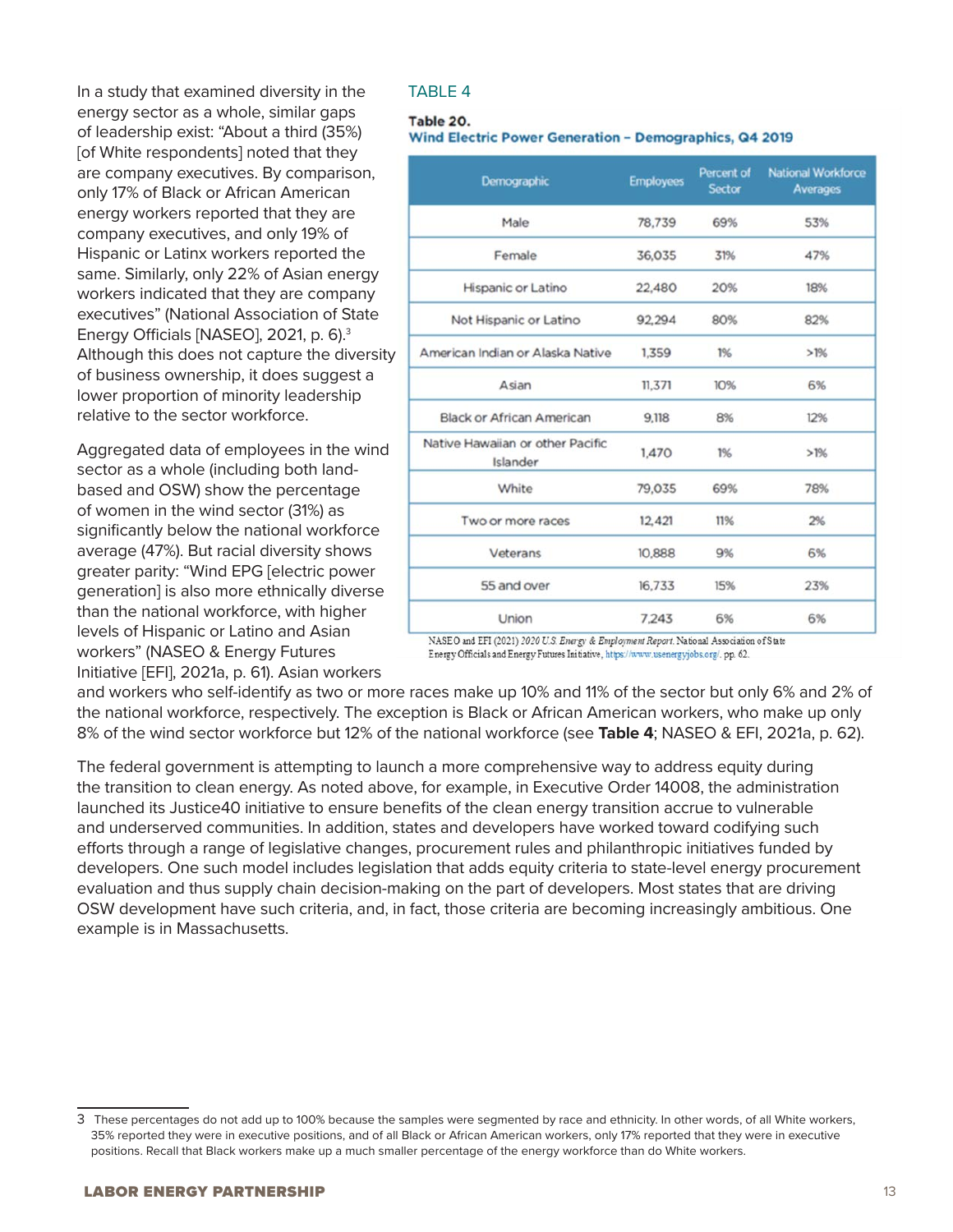#### **OSW and Equity in Massachusetts and New York**

In March 2021, Massachusetts passed "[a]n Act creating a next-generation roadmap for Massachusetts climate policy"(Ch. 8, MA, 2021). In addition to requiring a more rapid emissions reduction target and an additional 2.4-GW procurement of OSW, the act also required a range of new and expanded protections and opportunities for environmental justice communities.

After passage of the act, the Massachusetts Department of Energy Resources (MA DOER) released a Request for Proposals for long-term OSW contracts that contained the following description of what would be evaluated in proposals:

#### *Economic Benefits to the Commonwealth and Diversity, Equity and Inclusion (DEI)*

• Demonstrated ability and commitment to create and foster short- and long-term employment and economic development in the Commonwealth, where feasible, and a commitment to diversity, equity and inclusion, including employment and procurement/contracting opportunities, for minority, women, veterans, LGBT and persons with disabilities…

…..

− A diversity, equity and inclusion plan that includes, at a minimum, both a Workforce Diversity Plan and a Supplier Diversity Program Plan described below. The diversity, equity and inclusion plan should describe the proposed strategy to actively promote access to employment and contracting opportunities for, and to actively recruit, diverse workers, vendors, contractors, and investors, and include how the direct, specific and measurable employment and contracting benefits created by the proposed project provides employment and procurement/contracting opportunities for minority, women, veterans, LGBT and persons with disabilities. (MA DOER, 2021, pp. 31–32)

Prior to the bids being submitted, a statewide environmental nongovernmental organization, the Environmental League of Massachusetts, funded an informal workshop that brought together potential bidders with environmental justice (EJ) groups, women and minority business leaders and other actors in the clean energy justice space. The goals were to create a deeper network and connections and expose bidders to interests of EJ groups and firms that could advance the equity goals of the procurement and to expose firms to possible opportunities and enter into the growing supply chain.

It is unclear what the impact of both the procurement requirements and the informal workshop will be (bids were submitted in September 2021, and many sections of the bids are proprietary and not publicly available), but one bidder included in its proposal:

Mayflower Wind is committing to investing up to \$80.9 million over 20 years to grow the local offshore wind workforce, increase the capacity of Massachusetts educational institutions, and drive the local economy in economically distressed areas and the Commonwealth as a whole…. Mayflower Wind's support is centered on partnerships with existing and durable local institutions—providing those partners with substantial resources that amount to transformational investments...Mayflower Wind is working to ensure that DEI is at the core of each partnership, so that these opportunities are widely and equitably available across Massachusetts communities." (Mayflower Wind, 2021, pp. 13-9, 12-19, 13-12–13-13)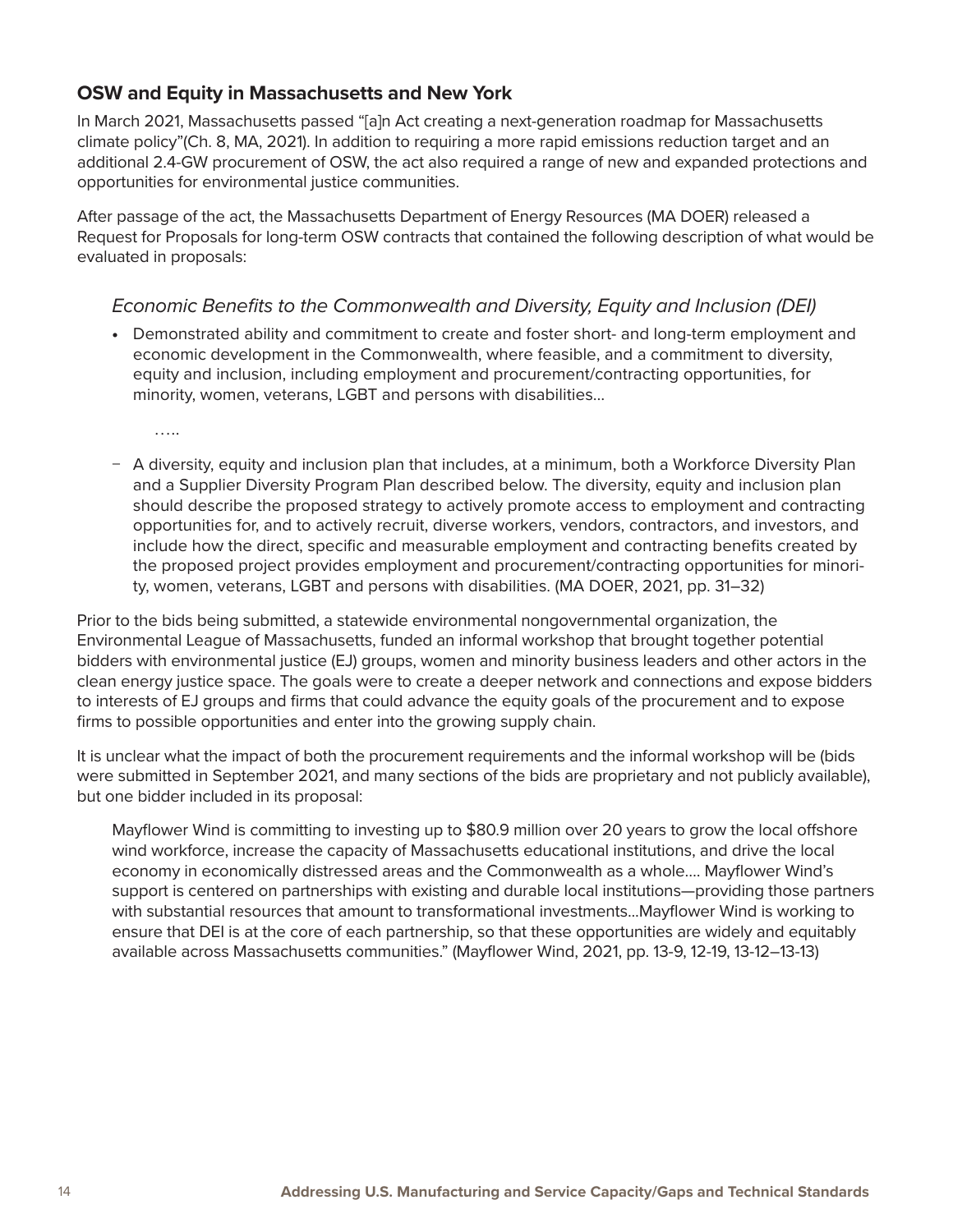New York state took a similar approach with its passage of the Climate Leadership and Community Protection Act of 2019. In addition to setting a statewide goal to deploy 9,000 MW of OSW energy by 2035, the act required that solicitations for OSW projects include the following:

- 40% of the overall benefits from clean energy programs must go to disadvantaged communities for workforce development, low-income energy assistance and housing. Other investments and projects may also qualify;
- community engagement plans that provide opportunities to build community equity;
- prioritization of job creation and other benefits for disadvantaged communities. (Terry, 2021)

With the New York Public Service Commission and NYSERDA administering the new solicitations, outcomes seem to be similar to those in Massachusetts:

Empire Wind 2 (1,260 MW) and Beacon Wind (1,230 MW) of Equinor Wind US LLC will generate enough clean energy to power 1.3 million homes and will be major economic drivers, supporting:

- More than 5,200 direct jobs;
- Combined economic activity of \$8.9 billion in labor, supplies, development and manufacturing statewide; and
- \$47 million in workforce development and just access funding.

Putting the state's equity goals squarely into action, Empire Wind 2 and Beacon Wind will deliver significant economic benefits to disadvantaged communities and support the responsible retirement of aging fossil fuel plants in Queens and Nassau County.

#### **5.1. Discussion Questions**

- 5.1.1. How can equity be better integrated into the growth of OSW in the United States?
- 5.1.2. What role can unions play in diversifying the workforce (see Section 6, on workforce)?
- 5.1.3. How can development of women- and minority-owned businesses be more integrated into supply chain decisions about manufacturing facilities, vessels and port infrastructure?

#### **5.2. Policy/Action Recommendations (Federal, State, Municipal and Private Sector)**

- 5.2.1. DEI procurement requirements/criteria
- 5.2.2. Domestic content requirements
- 5.2.3. Project labor agreements
- 5.2.4. Funds set aside by developers for the support of women- and minority-owned business supply chain development
- 5.2.5. Community benefits agreements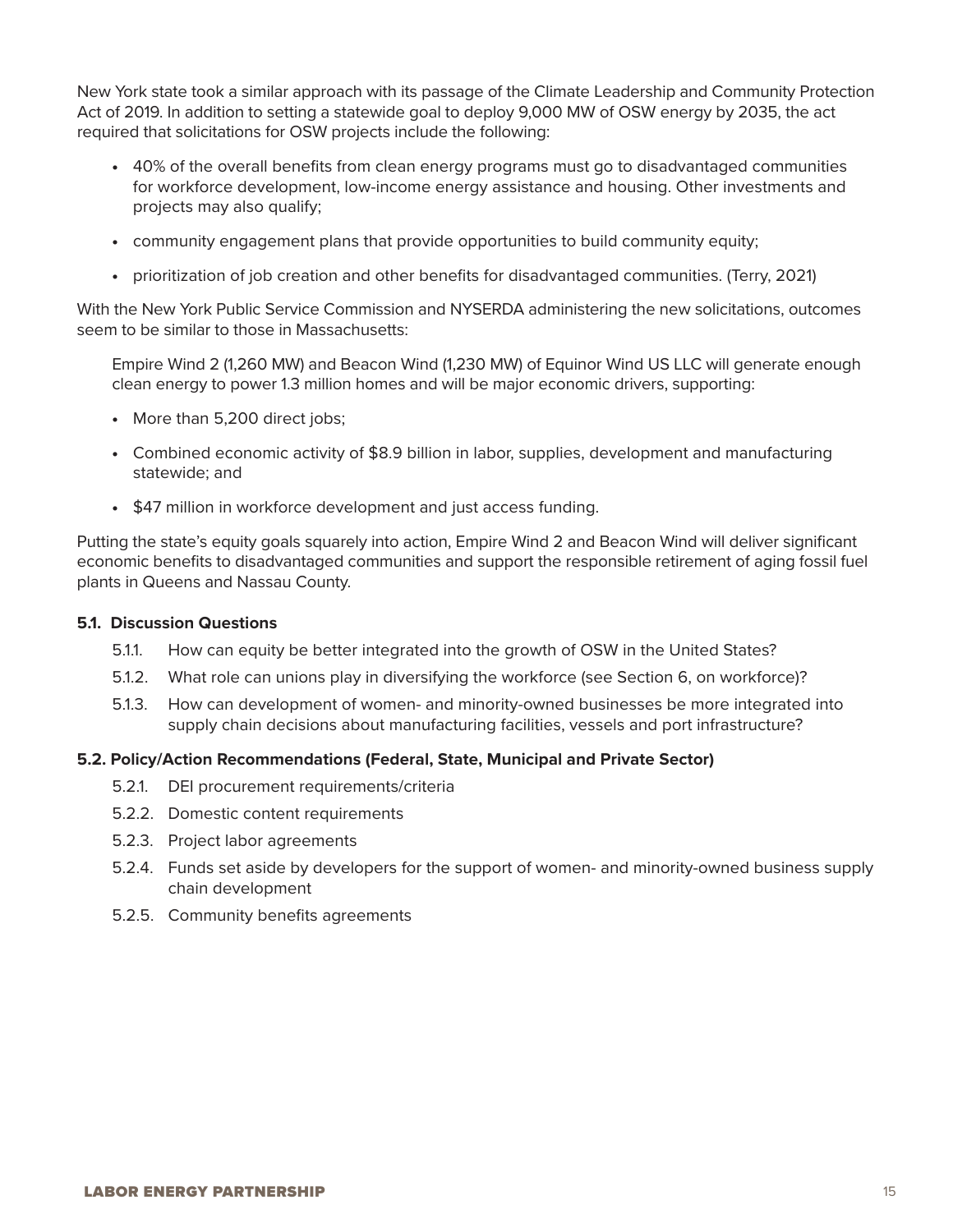### **6.Workforce and Workforce Development**

The title of the Biden-Harris administration's announcement of its OSW goals was "Biden Administration Jumpstarts Offshore Wind Energy Projects to Create Jobs." The word *jobs* is used 24 times, and *union* is used eight times in the official press release. The job opportunities in the OSW supply chain in the United States are significant and growing. In addition, the administration is also prioritizing the possible benefits of the clean energy economy in general and the OSW industry in particular as a way to attain more equitable economic development. Executive Order 13990 of January 20, 2021, *Protecting Public Health and the Environment and Restoring Science to Tackle the Climate Crisis*, states as its goal "to prioritize both environmental justice and the creation of the well-paying union jobs necessary to deliver on these goals" (White House, 2021d, p. 7037).

Building a domestic supply chain will require a broad range of technical, managerial, administrative and trades skills. "Developing, building, and operating offshore wind projects offers the promise of job creation and a chance for skilled workers to apply their craft to a new industry. Offshore wind jobs are good, wellpaying jobs requiring a diverse technical workforce spanning an estimated 74 occupations" (AWEA, 2021, p. 4). The 30-MW Block Island project:

…included the following skilled trades, which essentially are the same as those who will work on any offshore wind project, fixed-bottom or floating:

- Piledrivers and Divers (United Brotherhood of Carpenters)—setting the foundation of the platform, driving the foundation into seabed and cable installation;
- Millwrights (United Brotherhood of Carpenters)—assembly and installation of nacelle, tower and blades;
- Plumbers and Pipefitters (UA)—assembly and installation of nacelle, tower and blades;
- Operating Engineers—crane operators and tugboat crews;
- IBEW—electrical;
- Painters—surfacing and painting;
- Elevator Constructors-installation of tower elevators;
- Laborers-multiple tasks; and
- Longshoremen and boat crews—stevedoring and marine services, including during the operations and maintenance phase. (Collier et al., 2019, p. 23)

#### **Unionization**

The first goal enumerated in President Biden's announcement of OSW goals was to "Advance ambitious wind energy projects to create good-paying, union jobs" (White House, 2021d).:

How unionization will evolve as OSW develops is uncertain. Part of this uncertainty results from lack of consistent and disaggregated data on unionization.

Currently, data on unionization [are] collected by several federal agencies, using different metrics, and resulting in a range of unionization rates. Addressing these variations and developing robust and consistent federal data is an important area for improvement, and would assist policymakers, unions, employers, and workers in identifying the benefits, and potential tradeoffs, that unionization can bring in economic recovery, energy labor market changes, workforce development, and economic resilience. (NASEO & EFI, 2021b, p. 2)

TABLE 5

Across sub-technologies, natural gas generation, coal generation, nuclear generation and traditional transmission and distribution had the highest unionization rates.

|                                                 | Percent<br>Union<br>Membership |
|-------------------------------------------------|--------------------------------|
| Natural Gas<br>Generation                       | 15.1%                          |
| Nuclear Generation                              | 19.5%                          |
| <b>Coal Generation</b>                          | 14.7%                          |
| Other Renewable<br>Generation                   | 8.8%                           |
| <b>Solar Generation</b>                         | 9.6%                           |
| <b>Wind Generation</b>                          | 9.5%                           |
| <b>Oil Generation</b>                           | 6.7%                           |
| Petroleum Fuels                                 | 5.6%                           |
| Coal Fuels                                      | 9.8%                           |
| Nuclear Fuels                                   | 5.5%                           |
| Natural Gas Fuels                               | 4.9%                           |
| Renewable Fuels                                 | 4.1%                           |
| Traditional<br>Transmission<br>and Distribution | 17.0%                          |
| <b>Grid Modernization</b>                       | 9.9%                           |
| Storage                                         | 9.6%                           |
| Advanced<br>Transportation                      | 4.3%                           |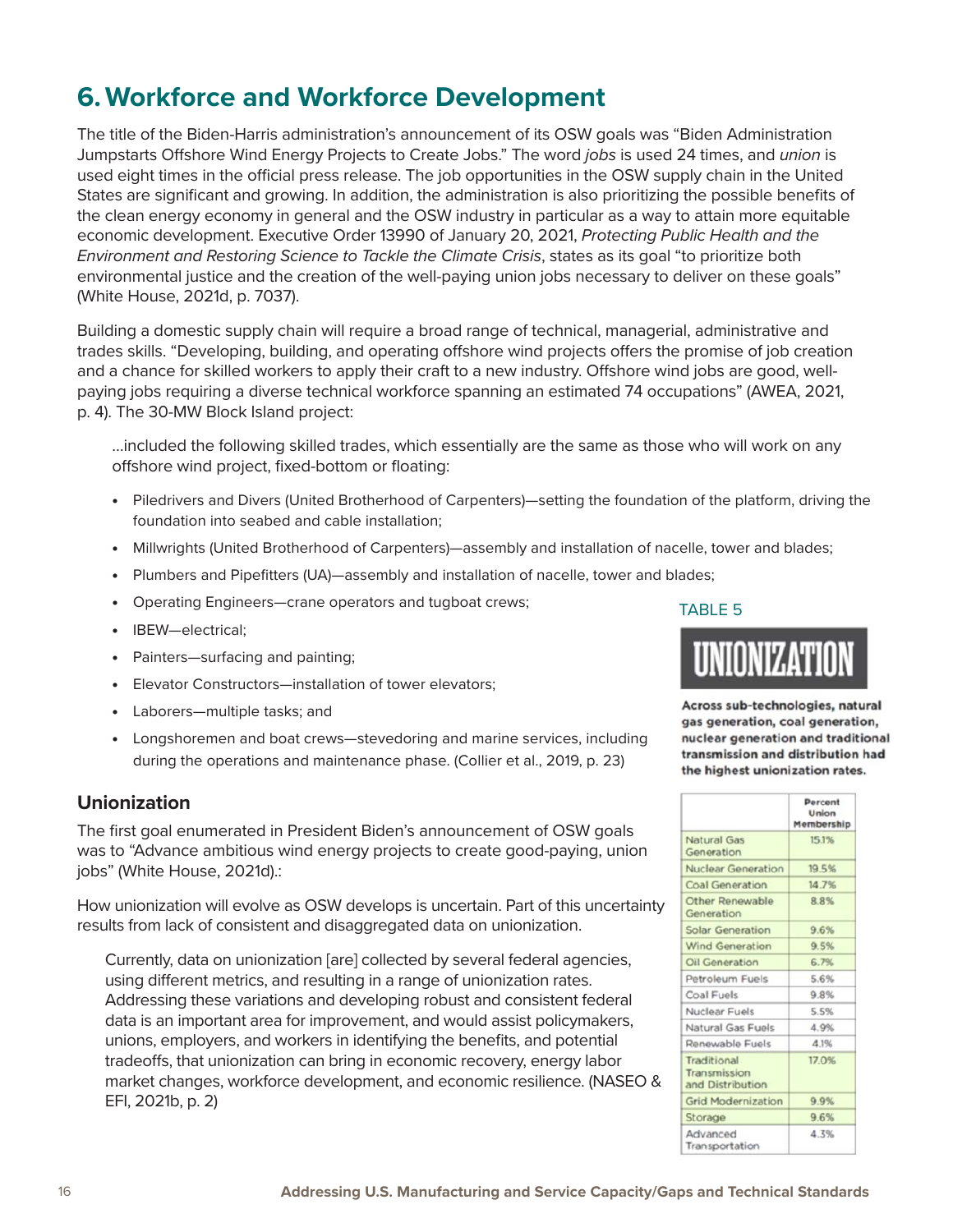Current but limited data suggest that unionization in the wind sector (on land and offshore combined; disaggregated data are not available) has increased between 2019 and 2020, growing from 6% to 9.5% (NASEO & EFI, 2021a; 2021b). The percentage of 9.5 is higher than the national workforce average of 6% but lower than other energy sectors, such as nuclear generation (19%), natural gas generation (15%) and coal generation (15%; NASEO & EFI, 2022a; see **Table 5**; NASEO & EFI, 2022a, p. xviii).

#### **Capacity and Gaps**

The recent energy jobs report released by the NASEO and EFI highlights existing jobs, potential gaps of needed worker skills and diversity in the sector. The study analyzed the wind sector as a whole, combining offshore and onshore data.

Three graphs from the report paint a picture of a large and growing sector but one that may have significant challenges in filling needed positions (see **Figure 4**; NASEO & EFI, 2021a, pp. 60–61). The first graph illustrates that the majority of wind sector jobs are in the construction and manufacturing areas, with professional and business services accounting for an additional 25%.

The second graph shows projected job growth by area for 2020. With a pipeline of greater than 30 GW and current installed capacity at only 43 MW, job growth in the offshore sector is predicted to accelerate for the near future. Total job growth only in 2020 was predicted to be about 4% (and this was before the Biden administration announced a national goal of 30 GW).

The third graph gives an indication of workforce gaps and difficulty hiring that currently exists and may be exacerbated in the future. Data were collected through surveys of wind sector employers (both offshore and land-based). "In 2019, 87% of construction employers in the wind sector reported that hiring new workers was somewhat difficult or exceedingly difficult (with 29% reporting that hiring was very difficult). The next two largest segments of the wind industry—professional services and manufacturing—

#### FIGURE 4



reported overall hiring difficulty of 80% and 81%, respectively" (NASEO & EFI, 2021a, p. 60).

There are few comprehensive current U.S. offshore workforce data or wind workforce gap analyses that have an up-to-date review of the current and future demand for workforce requirements across the supply chain. (Analyses are currently being conducted by the NREL and are projected to be completed in the first quarter of 2022.)

While there are no national-level data, several states have undertaken such analyses, the most recent from Massachusetts, supported by the MassCEC. Overall, the analysis illuminates "the gap between the anticipated workforce needed in the near-term to support the first 1,600 MW offshore wind projects and the workforce currently available (as of 2020) to understand the current degree of occupational demand in the OSW supply chain. Across all phases, 37% have sufficient workers to meet the anticipated OSW workforce demand, while 27% have a moderate workforce gap, and 36% of occupations were determined to have a significant in-state workforce gap. The state is most prepared to meet science, engineering, management and maritime needs, while least prepared to meet construction and assembly needs" (MassCEC, 2021, p. iii). See **Table 5** (MassCEC, 2021, p. 22); red represents a significant workforce gap, yellow denotes a moderate workforce gap and green denotes no workforce gap.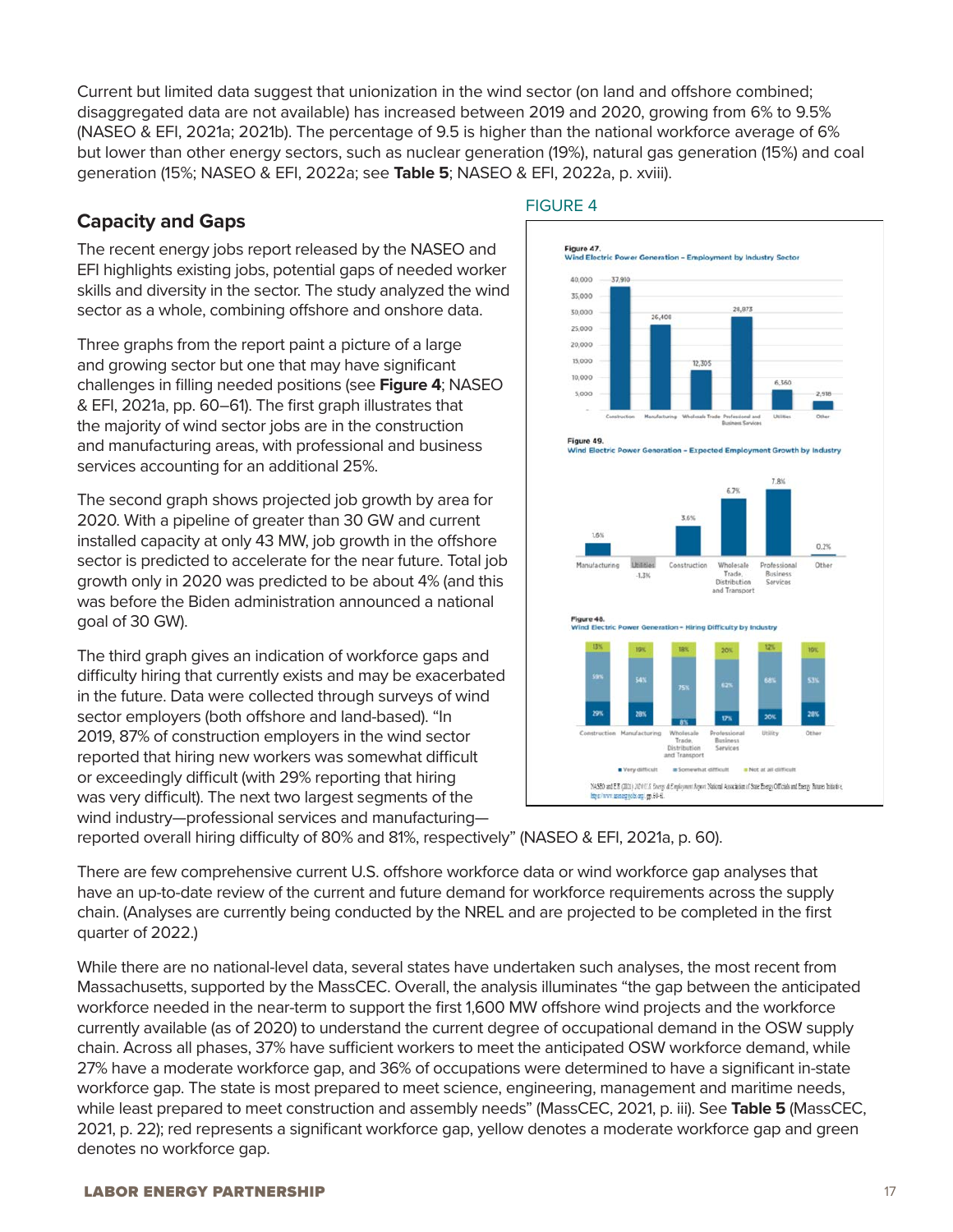### **The Need for Training**

These gaps point toward the need for training, retraining and upskilling. The MassCEC notes that there are three key target audiences for training, each of which requires separate strategies and engagement with educational institutions, unions and firms. These include incumbent workers in the workforce who seek upskilling, those already in the training pipeline and those not employed or in the training or education pipeline.

Focusing on incumbent workers especially could have the benefit of targeting workforce communities that might be negatively impacted by the transition to OSW or are otherwise in sectors that are struggling. These include oil and gas workers, especially in the Gulf Coast; fishing communities in the Northeast; and inland oil, gas and coal workers (e.g., in Appalachia or the Mountain West) who may seek training in OSW manufacturing facilities (especially Tier 2 or 3) that do not need to be located on the coast.

#### TABLE 6

| <b>Occupation</b>                                                                                      | Workforce |
|--------------------------------------------------------------------------------------------------------|-----------|
| <b>Construction Laborers</b>                                                                           | Gan       |
| Miscellaneous Plant and System Operators *                                                             |           |
| <b>Wind Turbine Service Technicians</b>                                                                |           |
| <b>Sailors and Marine Oilers</b>                                                                       |           |
| <b>Riggers</b>                                                                                         |           |
| Captains, Mates, and Pilots of Water Vessels*                                                          |           |
| Logisticians                                                                                           |           |
| <b>Heavy and Tractor-Trailer Truck Drivers</b>                                                         |           |
| Structural Iron and Steel Workers                                                                      |           |
| Inspectors, Testers, Sorters, Samplers, and Weighers                                                   |           |
| <b>Cement Masons and Concrete Finishers</b>                                                            |           |
| Welders, Cutters, Solderers, and Brazers                                                               |           |
| <b>Crane and Tower Operators</b>                                                                       |           |
| Maintenance and Repair Workers, General                                                                |           |
| Helpers--Installation, Maintenance, and Repair Workers                                                 |           |
| Operating Engineers and Other Construction Equipment Operators                                         |           |
| Transportation, Storage, and Distribution Managers*                                                    |           |
| Elevator and Escalator Installers and Repairers                                                        |           |
| Production Workers, All Other                                                                          |           |
| Separating, Filtering, Clarifying, Precipitating, and Still Machine Setters, Operators, and<br>Tenders |           |
| <b>Financial Managers</b>                                                                              |           |
| <b>Electrical Power-Line Installers and Repairers</b>                                                  |           |
| <b>Hoist and Winch Operators</b>                                                                       |           |
| General and Operations Managers*                                                                       |           |
| Industrial Production Managers*                                                                        |           |
| <b>Commercial Pilots</b>                                                                               |           |
| Metal-Refining Furnace Operators and Tenders                                                           |           |
| <b>Ship Engineers</b>                                                                                  |           |

A second motivation for training is to seize economic opportunities for "communities experiencing higher rates of unemployment, underemployment and other disadvantages [and] could be targeted for recruitment into offshore wind career pathways" (MassCEC, 2021, p. 16). Many of the states supporting wind development—and, as noted above, the Biden administration—see the economic development of OSW as fundamental to addressing existing and historical economic inequities and correcting past environmental injustices. Intentional and strategic programs for training and retraining can be a mechanism to create job growth and greater economic security.

A third driver of training and one that interacts with the gaps of supply and demand for workers in an expanding sector is the range of certifications required along the supply chain in this new sector. These include but are not limited to general health and safety training, Global Wind Organization (GWO) Basic Safety Training and federally required certification under the Standards of Training Certification and Watchkeeping for Seafarers (Collier et al., 2019). In addition, specialized maritime, construction and operations and maintenance trainings are needed, and Tier 1 suppliers, for example, may have specialized needs for workforce qualifications that are developer-, firm- or technology-specific.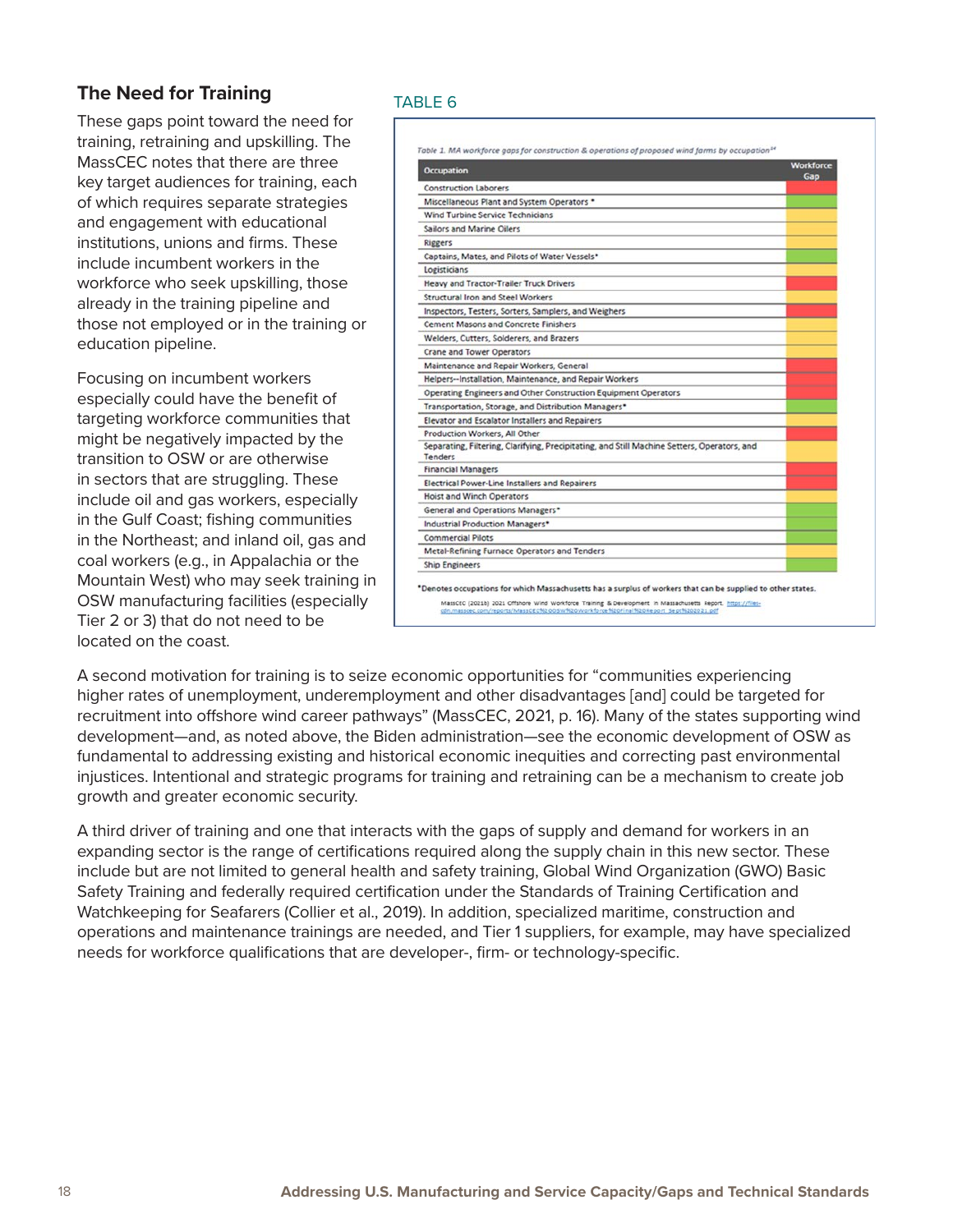#### **Implementing Training**

There is already a foundation of training and workforce development that is union-based and in the network of vocational technical high schools, community colleges, higher education institutions and the U.S. Department of Transportation's MARAD's six maritime academies, the U.S. Merchant Marine Academy and the six state maritime academies (in California, Michigan, Maine, Massachusetts, New York and Texas). Many of the states where OSW is being developed have already begun to develop new curricula, programs, certificates and degrees to meet the current and future demand of trained workforce in the sector.

Union-led training efforts have already taken a number of different forms. One is building on the long tradition of unions themselves offering trainings that advance expertise in new technologies. For clean energy work, this has manifest in new solar, wind and electric vehicle/battery curriculum. For example:

[U]nion training facilities across the country—jointly funded by the International Brotherhood of Electrical Workers [IBEW] and the National Electrical Contractors Association—have been incorporating green energy into their curriculum….More than 70 training centers across the country offer photovoltaic training and last year, the IBEW launched a 40-hour wind turbine "boot camp" in five states, with the program expected to branch out to other locations soon. (IBEW, 2022)

A second form of union training has been to team with OSW developers. This is seen in the 2020 agreement between Ørsted and North America's Building Trades Union with the goal of training American workers for the impending expansion of offshore jobs (Energy Mix, 2020). This is also seen in projectspecific agreements, such as the Atlantic Shores (a joint venture between Shell New Energies U.S. and EDF Renewables U.S.) project in New Jersey creating a training agreement with six New Jersey unions: Eastern Atlantic States Regional Council of Carpenters; Laborers; IBEW Locals 456, 400 and 351; Operating Engineers Local 825; Ironworkers and Eastern Millwright Regional Council. States also join developers in supporting training as in Massachusetts, where the MassCEC invested \$2 million, adding to investments by Vineyard Wind and Mayflower Wind for training, some of which goes directly to IBEW Local 223 and the Piledrivers and Divers Local 56. The latter will support the GWO's Basic Safety Training program (NASEO & EFI, 2021b).

In addition, OSW states have developed and/or funded a wide range of training programs that are implemented through the existing educational institutions listed above or, as noted in the previous paragraph, through unions or private training institutions. In the recently released MassCEC workforce development report, a training inventory was developed that identified 45 training programs in the Northeast (New England, New York and New Jersey). While these are forming a backbone of training opportunities, the report notes, "Most training curricula do not yet include specific preparation for the demands of offshore wind energy, though multiple offshore-specific programs are in development" (MassCEC, 2021, p. 11).

Perhaps a model that has been the most effective thus far for workforce development and training are project labor agreements (PLA) associated with individual OSW projects. Whether or not a PLA is required is state-dependent. The following states require some kind of PLA that includes wage standards and training or apprentice requirements: Connecticut, Maryland, Massachusetts, New York and New Jersey. One illustration of the impact of these agreements follows:

In June 2019, the state Board of Public Utilities awarded a contract to Ørsted for its 1.1 GW Ocean Wind project. According to a governor's office press release about the award, the project will create "an estimated 15,000 jobs over the project life." The statement also said Ørsted won the deal over competing bids from EDF/Shell and Equinor because Ørsted offered greater economic benefits, including development of an in-state supply chain. As part of its application, Ørsted signed a Memorandum of Understanding (MOU) with the South Jersey Building and Construction Trades Council, calling for a PLA for offshore wind construction jobs that pay prevailing wage. It also signed MOUs with three local universities—Rowan, Stockton and Rutgers—to create wind apprenticeship programs and professional/ technical development programs with Stockton and Rutgers Universities. (Collier et al., 2019, p. 27)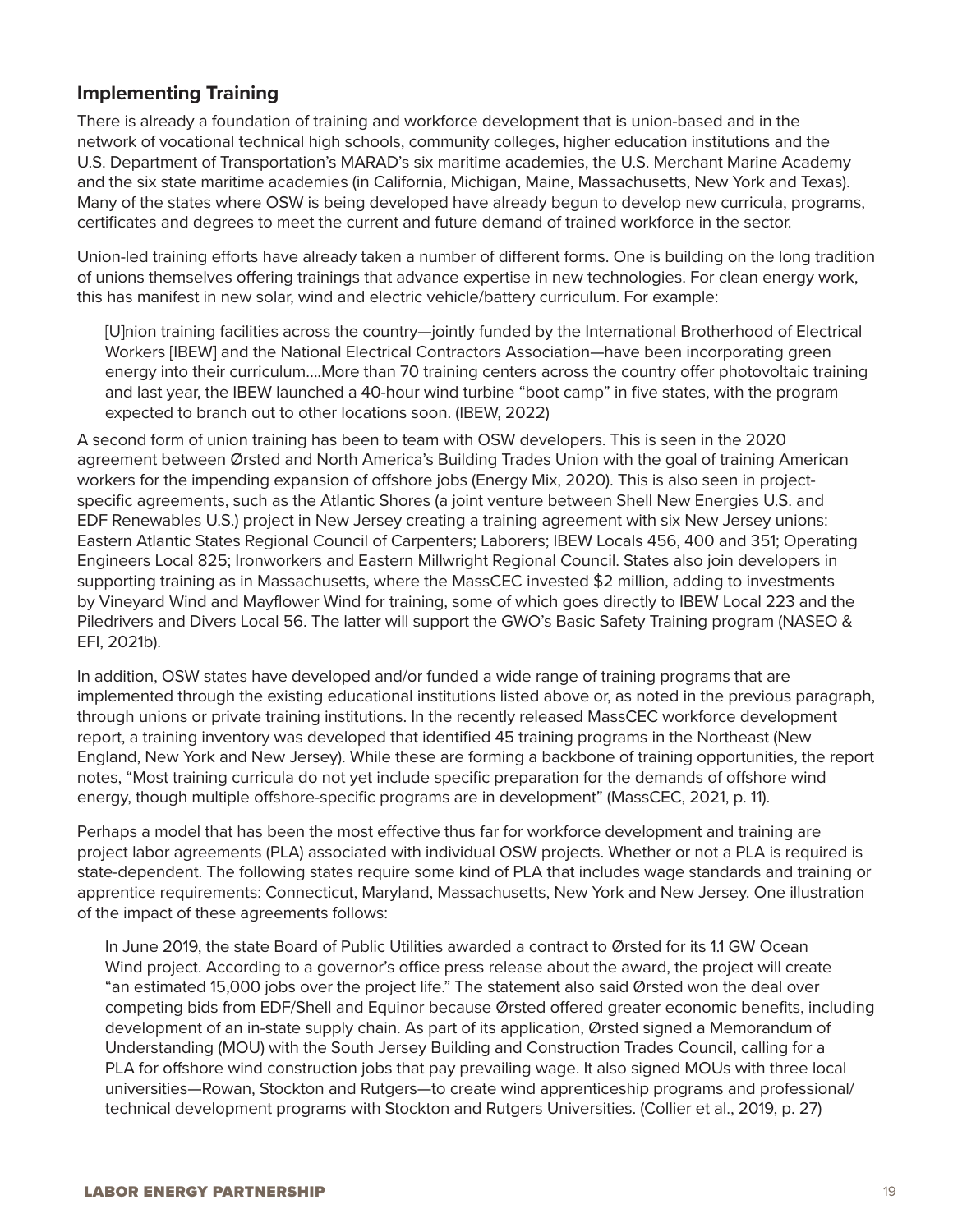#### **6.1. Discussion Questions**

- 6.1.1. How can workforce development/training programs be done in time to meet the demand of project supply chain timelines?
- 6.1.2. How can workforce development/training programs be created to be consistent with the Justice40 goals, benefiting both historically vulnerable/disadvantaged communities and communities displaced by the decline of the fossil fuel sector?
- 6.1.3. How can training programs be financed?

#### **6.2. Policy/Action Recommendations (Federal, State, Municipal and Private Sector)**

- 6.2.1. Data: Establish protocols and methodologies for gathering more granular, accurate and reliable data on unionization rates in the energy sector (NASEO & EFI, 2021b)
- 6.2.2. Greater regional coordination of training programs
- 6.2.3. PLA requirements
- 6.2.4. Labor standards requirements for Energy Tax Credits
- 6.2.5. Community benefits agreements
- 6.2.6. Curricular changes at technical vocational high schools, community colleges, colleges and universities
- 6.2.7. Greater support for maritime academies (federal and state)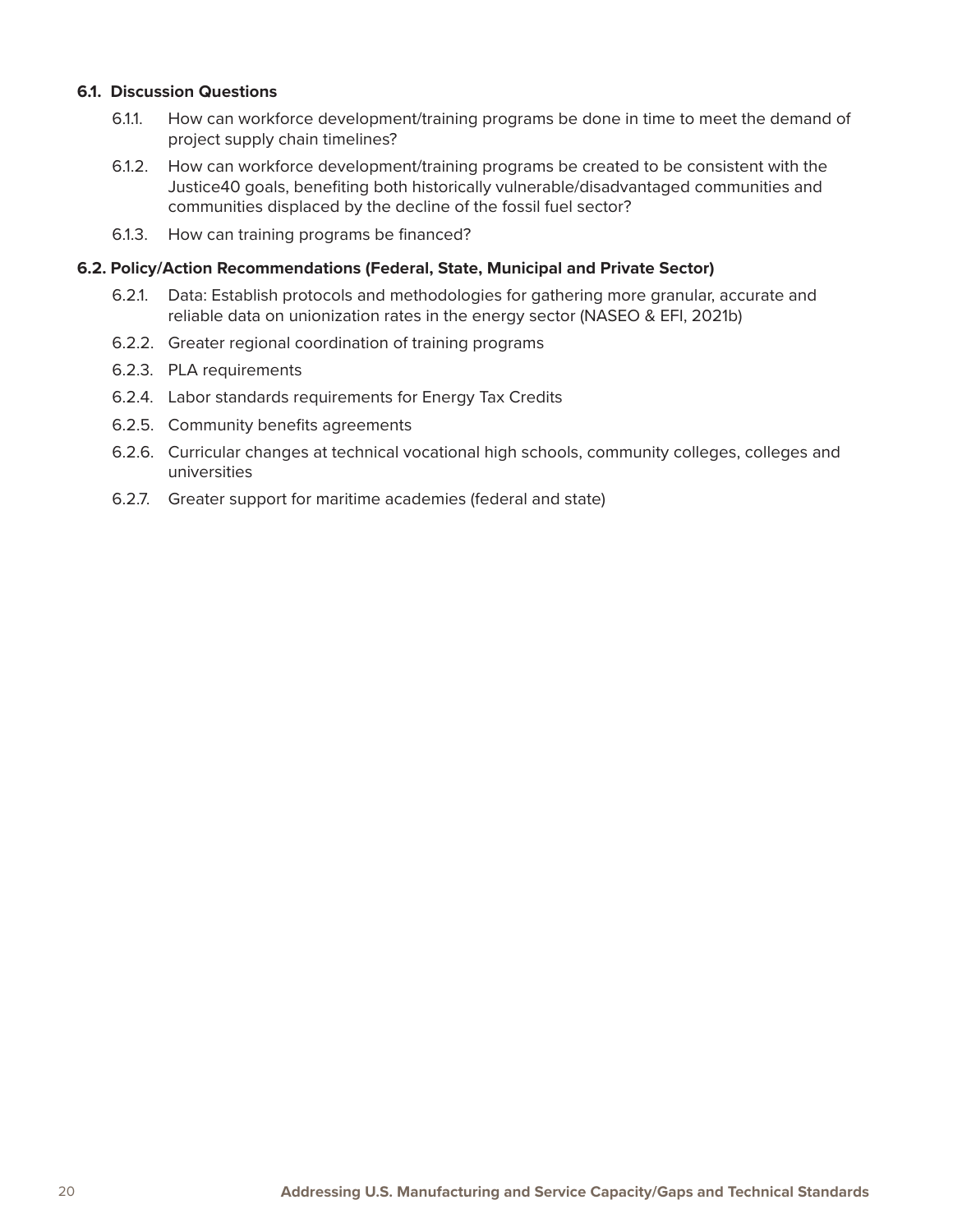## **7. Technical Standards**

As the U.S. OSW industry expands rapidly, especially led by a range of European developers, there is a risk that lack of harmonization of standards will raise costs, disrupt the supply chain and cause significant safety concerns. "The U.S. offshore wind industry is progressing toward construction and operations sooner than the availability of supporting standards, and guidelines, and regulatory frameworks" (Musial et al., 2020, p. 4). Such a lack of supporting and harmonized standards can stunt development of a robust supply chain.

Currently, a range of international standards are already in place. Many of these are simply carryovers from ocean-based oil and gas development. Others have been developed specifically for OSW. Several examples of standard setting or certification organizations and their focus include: International Organization for Standardization (ISO), covering tens of thousands of technology standards; International Electrotechnical Commission (IEC), which covers electric and electronic technologies, including some wind turbine standards; ABS, which provides guidance for bottom-founded and floating OSW turbines; and DNV, which has a "complete set of standards and recommended practices for wind power plants including turbines, bottomfixed and floating support structure, cables and offshore substation[s]" (DNV, 2020, p. 8). A schematic of the DNV set of standards and guidelines can be seen in **Figure 5** (DNV, 2020, p. 17).



#### FIGURE 5

At this stage, it is still unclear how these international standards—or European standards used by many of the developers who are active in the United States—synchronize with emerging U.S. standards. However, in 2017, a three-year process was launched to prepare standards that could guide the growing OSW industry: the U.S. Offshore Wind Standards Initiative.

In preparation for the development of large-scale offshore wind energy projects, the U.S. industry is developing consensus guideline and standards to reduce uncertainty and ensure orderly deployment. Nationally focused standards and guidelines must account for the United States' unique offshore conditions on the outer continental shelf and state waterways, as well as provide reasonable requirements for commercial offshore development. (DOE, 2017)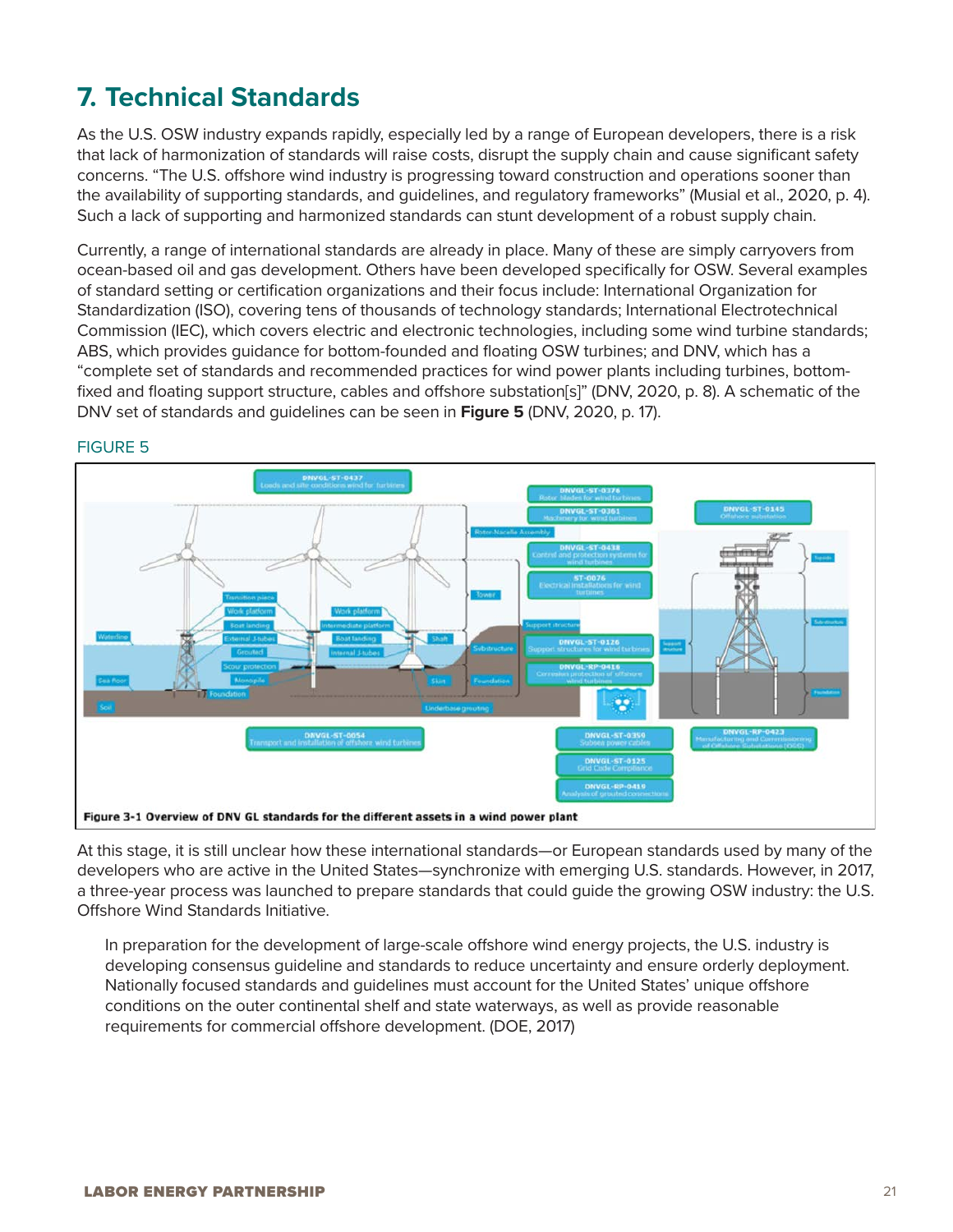The effort was led by a collaboration of the DOE, NREL, BOEM, Bureau of Safety and Environmental Enforcement (BSEE), BNOW and AWEA.<sup>4</sup> The goal was to recommend regulations and American National Standards Institute (ANSI)–approved standards where applicable and recommended practice guidelines. Five working groups framed the scope of work: Offshore Compliance Recommended Practices; U.S. Floating Offshore Wind Systems; U.S. Offshore Wind Metocean Conditions Characterization; U.S. Geotechnical and Geophysical Investigations and Design; and Offshore Wind Submarine Cables (BNOW, 2019b).

Under the leadership of the newly constituted American Clean Power Association (ACP), as the secretariat for ANSI standards in the wind sector, the five working groups have continued their development of standards and guidance and project that the five recommended practice documents will be completed by the summer of 2022. In this effort:

ACP administers the ANSI standards process through ACP consensus bodies (committees) that develop and maintain voluntary national consensus standards for the renewable energy industry, ensures that the process for revision of standards is timely and in accordance with the ANSI Essential Requirements procedures, and publishes the final product of the consensus process. (ACP, 2021)

The five committees are building on existing international or European standards, and ACP sees part of its mission to synchronize standards and guidelines while accounting for specificities of the U.S. market and geography. "ACP will take a leadership role in the development and industry acceptance of U.S. Wind Energy standards while resolving discrepancies between U.S. Standards and Internationally accepted Standards, seeking to harmonize at the highest possible level" (ACP, 2021).

#### **7.1. Discussion Questions**

- 7.1.1. What processes can quickly and effectively develop technical standards at a speed adequate to reach the goal of 30 GW by 2030?
- 7.1.2. What is the interaction of technical standards and U.S. regulations?
- 7.1.3. Where are the biggest disconnects between international or European standards and emerging U.S. standards?

#### **7.2. Policy/Action Recommendations (Federal, International, Private Sector and Unions)**

- 7.2.1. Completion of the U.S. Offshore Wind Standards Initiative and the collaboration of the DOE, NREL, BOEM, BSEE, BNOW and ACP
- 7.2.2. U.S. Departments of Energy and Commerce, working with the Manufacturing Extension Partnership system to develop standards
- 7.2.3. Engagement with international standardization bodies (e.g., IEC, ISO and DNV)

<sup>4</sup> In 2020, the AWEA merged with several other clean energy organizations to form the ACP.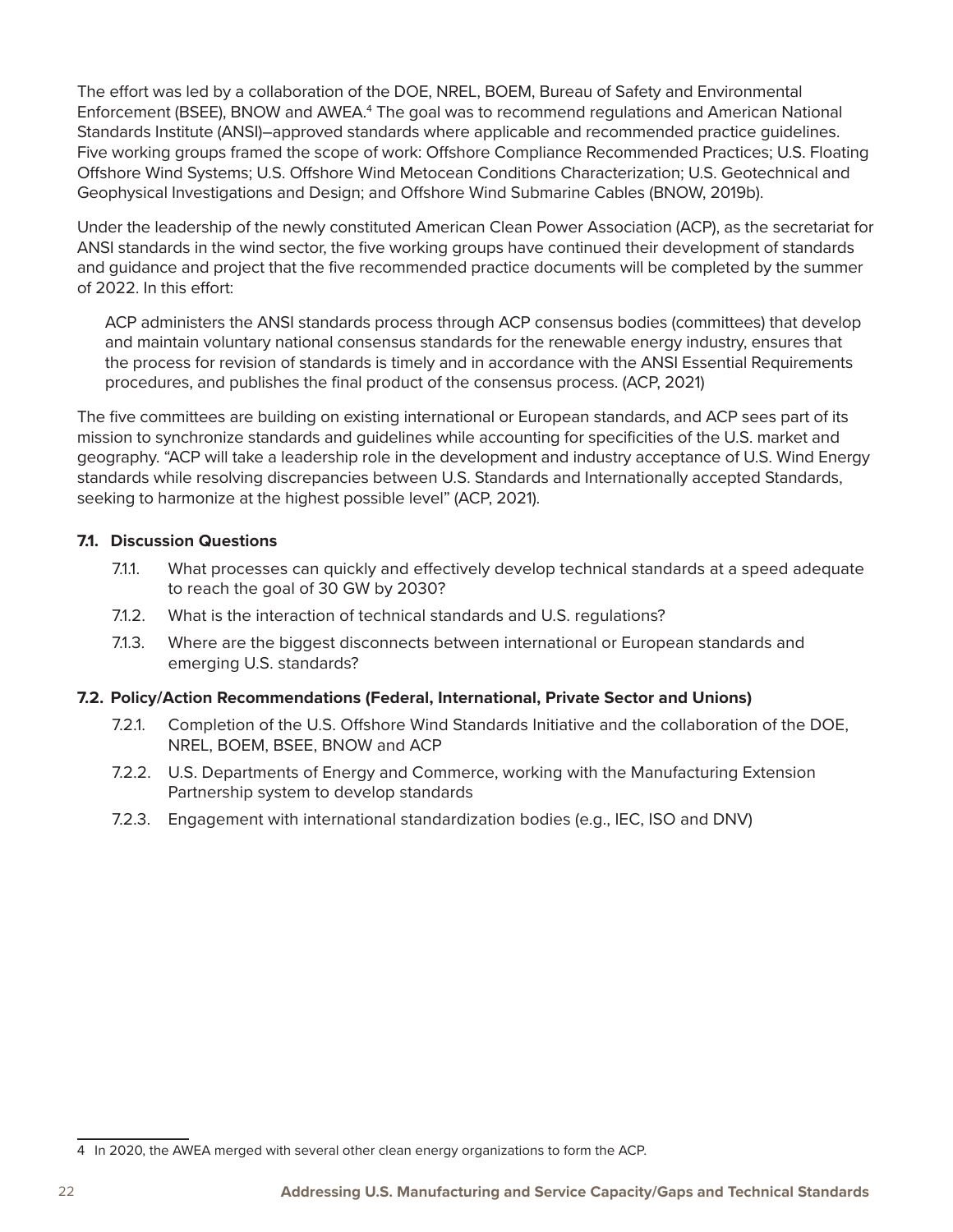### **BIBLIOGRAPHY**

American Bureau of Shipping. (2021). *Offshore Wind Report. Positioning for U.S. Expansion: U.S. Ports and Vessels Innovation*. Retrieved from [https://ww2.eagle.org/en/Products-and-Services/offshore-energy/](https://ww2.eagle.org/en/Products-and-Services/offshore-energy/offshore-wind.html) [offshore-wind.html.](https://ww2.eagle.org/en/Products-and-Services/offshore-energy/offshore-wind.html)

American Clean Power Association. (2021). *Standards Development*. Accessed Nov. 12, 2021. Retrieved from <https://cleanpower.org/standards-development>.

American Wind Energy Association. (2012). *AWEA Offshore Compliance Recommended Practices: For Design, Deployment and Operation of Offshore Wind Turbines in the United States*. Retrieved from <https://cleanpower.org/resources/awea-offshore-compliance-recommended-practices-2012/>.

American Wind Energy Association. (2021). *U.S. Offshore Wind Power Economic Impact Assessment*. Retrieved from [https://supportoffshorewind.org/wp-content/uploads/sites/6/2020/03/AWEA\\_Offshore-Wind-](https://supportoffshorewind.org/wp-content/uploads/sites/6/2020/03/AWEA_Offshore-Wind-Economic-ImpactsV3.pdf)[Economic-ImpactsV3.pdf.](https://supportoffshorewind.org/wp-content/uploads/sites/6/2020/03/AWEA_Offshore-Wind-Economic-ImpactsV3.pdf)

Business Network for Offshore Wind. (2019a). Leadership 100 Work Plan. Retrieved from [https://www.offshorewindus.org/wp-content/uploads/2019/06/L100WhitePaperJun.3.2019.pdf.](https://www.offshorewindus.org/wp-content/uploads/2019/06/L100WhitePaperJun.3.2019.pdf)

Business Network for Offshore Wind. (2019b). *U.S. Offshore Wind Standards Initiative*. International Partnering Forum 2019, New York, April 10, 2019. Retrieved from [http://www.offshorewindus.org/2019ipf/pres/](http://www.offshorewindus.org/2019ipf/pres/offshore.pdf) [offshore.pdf.](http://www.offshorewindus.org/2019ipf/pres/offshore.pdf)

Bocklet, C., Herbosa, C., Loweth, G., et al. (2021). *Wind Turbine Installation Vessels: Global Supply Chain Impacts on the U.S. Offshore Wind Market*. OSPRE-2021-02. Tufts University. Retrieved from [https://dl.tufts.edu/concern/pdfs/rn301f830.](https://dl.tufts.edu/concern/pdfs/rn301f830)

Buljan, A. (2021, Oct. 11). "New York Company Secures USD 86 Million Offshore Wind Foundation Deal with Ørsted and Eversource." Offshorewind.biz. Retrieved from [https://www.offshorewind.biz/2021/10/11/new-york](https://www.offshorewind.biz/2021/10/11/new-york-company-secures-usd-86-million-offshore-wind-foundation-deal-with-orsted-and-eversource/)[company-secures-usd-86-million-offshore-wind-foundation-deal-with-orsted-and-eversource/](https://www.offshorewind.biz/2021/10/11/new-york-company-secures-usd-86-million-offshore-wind-foundation-deal-with-orsted-and-eversource/).

BVG Associates, Lloyd's Register, Timmons Group and North Carolina Clean Energy Technology Center. (2021). *Building North Carolina's Offshore Wind Supply Chain: A Roadmap for Leveraging Manufacturing and Infrastructure Advantages*. Retrieved from [https://files.nc.gov/nccommerce/documents/Policymaker-Reports/](https://files.nc.gov/nccommerce/documents/Policymaker-Reports/Report_North-Carolina-OSW-Supply-Chain-Assessment_BVGAssociates_asPublished-Mar3-2021.pdf) [Report\\_North-Carolina-OSW-Supply-Chain-Assessment\\_BVGAssociates\\_asPublished-Mar3-2021.pdf](https://files.nc.gov/nccommerce/documents/Policymaker-Reports/Report_North-Carolina-OSW-Supply-Chain-Assessment_BVGAssociates_asPublished-Mar3-2021.pdf).

Collier, R., Hull, S., Sawyerr, O., et al. (2019, September). *California Offshore Wind: Workforce Impacts and Grid Integration*. Center for Labor Research and Education, University of California, Berkeley. Retrieved from [http://laborcenter.berkeley.edu/offshore-wind-workforce-grid.](http://laborcenter.berkeley.edu/offshore-wind-workforce-grid)

Commonwealth of Massachusetts. (Ch. 8 MA). (2021). *An Act Creating a Next-Generation Roadmap for Massachusetts Climate Policy*. Retrieved from [https://malegislature.gov/Laws/SessionLaws/Acts/2021/](https://malegislature.gov/Laws/SessionLaws/Acts/2021/Chapter8) [Chapter8.](https://malegislature.gov/Laws/SessionLaws/Acts/2021/Chapter8)

Dillinger. (2019). *Steelwind Nordenham: A Passion for Monopiles!* Retrieved from [http://www.steelwind](http://www.steelwind-nordenham.de/imperia/md/content/steelwind/swn_imagebrosch%C3%BCre_en_11_2019.pdf)[nordenham.de/imperia/md/content/steelwind/swn\\_imagebrosch%C3%BCre\\_en\\_11\\_2019.pdf.](http://www.steelwind-nordenham.de/imperia/md/content/steelwind/swn_imagebrosch%C3%BCre_en_11_2019.pdf)

DNV. (2020). *Overview of Offshore Wind Standards and Regulations in Selected Countries*. Retrieved from [https://www.norskindustri.no/siteassets/dokumenter/rapporter-og-brosjyrer/leveransemodeller-havvind/dnv](https://www.norskindustri.no/siteassets/dokumenter/rapporter-og-brosjyrer/leveransemodeller-havvind/dnv-gl-report_overview-of-offshore-wind-standard-and-certification-requirements_final_11.12.2020_signed.pdf)[gl-report\\_overview-of-offshore-wind-standard-and-certification-requirements\\_final\\_11.12.2020\\_signed.pdf](https://www.norskindustri.no/siteassets/dokumenter/rapporter-og-brosjyrer/leveransemodeller-havvind/dnv-gl-report_overview-of-offshore-wind-standard-and-certification-requirements_final_11.12.2020_signed.pdf).

Electrical Workers. (2022). *Getting on the Road to a Green Career: A Working Green Factsheet*. Accessed Jan. 13, 2022. Retrieved from [http://ibewutilitytraining.org/WorkingGreen/factsheet.htm.](http://ibewutilitytraining.org/WorkingGreen/factsheet.htm)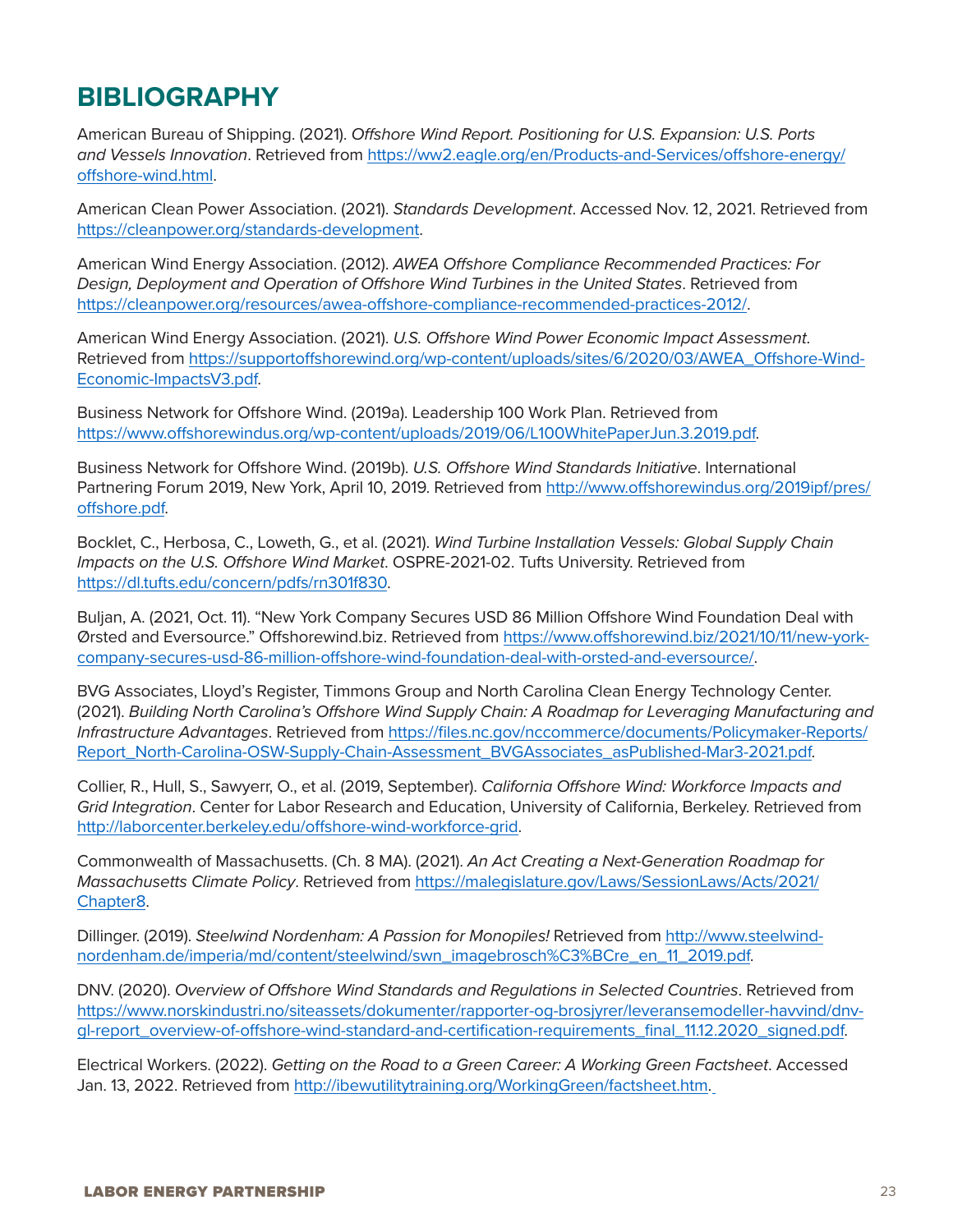Energy Mix. (2020). "Ørsted, U.S. Building Trades Union Form Training Partnership for Offshore Wind." The Energy Mix, Nov. 22, 2020. Retrieved from [https://www.theenergymix.com/2020/11/22/orsted-u-s-building](https://www.theenergymix.com/2020/11/22/orsted-u-s-building-trades-union-form-training-partnership-for-offshore-wind/)[trades-union-form-training-partnership-for-offshore-wind/.](https://www.theenergymix.com/2020/11/22/orsted-u-s-building-trades-union-form-training-partnership-for-offshore-wind/)

Froese, M. (2017). "U.S. Launches Initiative for Offshore Wind Standards." Windpower Engineering & Development. Retrieved from [http://www.windpowerengineering.com/uncategorized/u-s-launches-initiative](http://www.windpowerengineering.com/uncategorized/u-s-launches-initiative-offshore-wind-standards/)[offshore-wind-standards/.](http://www.windpowerengineering.com/uncategorized/u-s-launches-initiative-offshore-wind-standards/)

Government Accountability Office. (2020). *Offshore Wind Energy: Planned Projects May Lead to Construction of New Vessels in the U.S., but Industry Has Made Few Decisions Amid Uncertainties*. GAO-21- 153. Retrieved from https://www.gao.gov/products/gao-21-153.

Griset, R. (2020). "Dominion Announces Construction Has Begun on Offshore Wind Vessel: Vessel Will Be Used in Construction of Utility's Massive Wind Farm Off Coast of Virginia Beach." Virginia Business. Retrieved from [https://www.virginiabusiness.com/article/dominion-announces-construction-has-begun-on-offshore](https://www.virginiabusiness.com/article/dominion-announces-construction-has-begun-on-offshore-wind-vessel/)[wind-vessel/](https://www.virginiabusiness.com/article/dominion-announces-construction-has-begun-on-offshore-wind-vessel/).

Hasanbeigi, A., & Springer, C. (2019). *How Clean Is the U.S. Steel Industry? An International Benchmarking of Energy and CO2 Intensities*. Global Efficiency Intelligence. Retrieved from [https://www.belfercenter.org/sites/](https://www.belfercenter.org/sites/default/files/files/publication/how-clean-is-the-us-steel-industry-nv.pdf) [default/files/files/publication/how-clean-is-the-us-steel-industry-nv.pdf](https://www.belfercenter.org/sites/default/files/files/publication/how-clean-is-the-us-steel-industry-nv.pdf).

Intergovernmental Panel on Climate Change. (2021). *Climate Change 2021: The Physical Science Basis. Contribution of Working Group I to the Sixth Assessment Report* [Masson-Delmotte, V., Zhai, P., Pirani, A., et al. (eds.)]. Cambridge University Press. In press. Retrieved from [https://www.ipcc.ch/report/ar6/wg1/downloads/](https://www.ipcc.ch/report/ar6/wg1/downloads/report/IPCC_AR6_WGI_Full_Report.pdf) [report/IPCC\\_AR6\\_WGI\\_Full\\_Report.pdf](https://www.ipcc.ch/report/ar6/wg1/downloads/report/IPCC_AR6_WGI_Full_Report.pdf).

International Energy Agency. (2021). *Net Zero by 2050*. Retrieved from [https://www.iea.org/reports/net-zero](https://www.iea.org/reports/net-zero-by-2050)[by-2050.](https://www.iea.org/reports/net-zero-by-2050)

International Renewable Energy Agency. (2018). *Nurturing Offshore Wind Markets: Good Practices for International Standardization*. Retrieved from [https://www.irena.org/-/media/Files/IRENA/Agency/](https://www.irena.org/-/media/Files/IRENA/Agency/Publication/2018/May/IRENA_Nurturing_offshore_wind_2018.pdf) [Publication/2018/May/IRENA\\_Nurturing\\_offshore\\_wind\\_2018.pdf.](https://www.irena.org/-/media/Files/IRENA/Agency/Publication/2018/May/IRENA_Nurturing_offshore_wind_2018.pdf)

International Renewable Energy Agency. (2019, January). *Renewable Energy: A Gender Perspective*. Retrieved from [https://www.irena.org/publications/2020/Jan/Wind-energy-A-gender-perspective.](https://www.irena.org/publications/2020/Jan/Wind-energy-A-gender-perspective)

Johnson, S. (2021). Personal communication.

Keyser, D., & Tegen, S. (2019). *The Wind Energy Workforce in the United States: Training, Hiring and Future Needs*. NREL/TP-6A20-73908. Retrieved from [https://www.nrel.gov/docs/fy19osti/73908.pdf.](https://www.nrel.gov/docs/fy19osti/73908.pdf)

Lantz, E., Barter, G., Gilman, P., et al. (2021). *Power Sector, Supply Chain, Jobs and Emissions Implications of 30 Gigawatts of Offshore Wind Power by 2030*. NREL/TP-5000-80031. Retrieved from [https://www.nrel.gov/](https://www.nrel.gov/docs/fy21osti/80031.pdf) [docs/fy21osti/80031.pdf.](https://www.nrel.gov/docs/fy21osti/80031.pdf)

Lefevre-Marton, N., Saharia, R., Sellschop, R., & Tai, H. (2019). *Scaling the U.S. East Coast Offshore Wind Industry to 20 Gigawatts and Beyond*. McKinsey & Company. Retrieved from [https://www.mckinsey.com/](https://www.mckinsey.com/industries/electric-power-and-natural-gas/our-insights/scaling-the-us-east-coast-offshore-wind-industry-to-20-gigawatts-and-beyond) [industries/electric-power-and-natural-gas/our-insights/scaling-the-us-east-coast-offshore-wind-industry-to-20](https://www.mckinsey.com/industries/electric-power-and-natural-gas/our-insights/scaling-the-us-east-coast-offshore-wind-industry-to-20-gigawatts-and-beyond) [gigawatts-and-beyond](https://www.mckinsey.com/industries/electric-power-and-natural-gas/our-insights/scaling-the-us-east-coast-offshore-wind-industry-to-20-gigawatts-and-beyond).

Maritime Executive. (2020, Dec. 23). "Ørsted and EEW Investing in New Jersey Wind Port Project." Retrieved from [https://www.maritime-executive.com/article/oersted-and-eew-investing-in-new-jersey-wind-port-project.](https://www.maritime-executive.com/article/oersted-and-eew-investing-in-new-jersey-wind-port-project)

Marmen Welcon, LLC. (2021, Aug. 21). "Marmen Welcon and Smulders to Produce Offshore Wind Transition Pieces at the Port of Albany, New York" [Press release]. Retrieved from [https://www.prnewswire.com/news](https://www.prnewswire.com/news-releases/marmen-welcon-and-smulders-to-produce-offshore-wind-transition-pieces-at-the-port-of-albany-new-york-301361910.html)[releases/marmen-welcon-and-smulders-to-produce-offshore-wind-transition-pieces-at-the-port-of-albany](https://www.prnewswire.com/news-releases/marmen-welcon-and-smulders-to-produce-offshore-wind-transition-pieces-at-the-port-of-albany-new-york-301361910.html)[new-york-301361910.html](https://www.prnewswire.com/news-releases/marmen-welcon-and-smulders-to-produce-offshore-wind-transition-pieces-at-the-port-of-albany-new-york-301361910.html).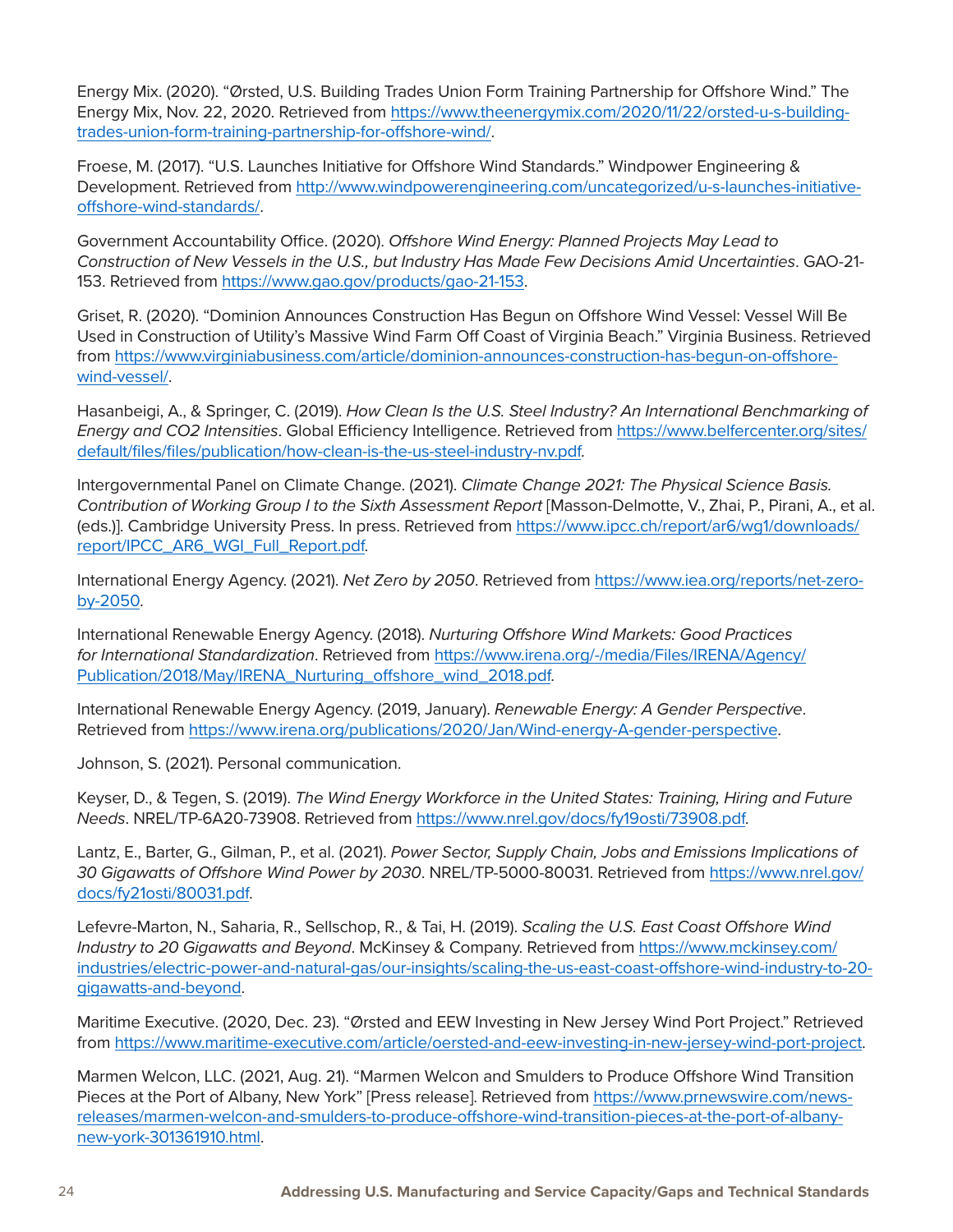Massachusetts Clean Energy Center. (2021a). *The Massachusetts Offshore Wind Supply Chain Directory*. Retrieved from [https://directory.masscec.com/listing/p:1.](https://directory.masscec.com/listing/p:1)

Massachusetts Clean Energy Center. (2021b). *2021 Offshore Wind Workforce Training & Development in Massachusetts Report*. Retrieved from [https://files-cdn.masscec.com/reports/MassCEC%20OSW%20](https://files-cdn.masscec.com/reports/MassCEC OSW Workforce Final Report_Sept 2021.pdf) [Workforce%20Final%20Report\\_Sept%202021.pdf.](https://files-cdn.masscec.com/reports/MassCEC OSW Workforce Final Report_Sept 2021.pdf)

Massachusetts Department of Energy Resources. (2021). *Request for Proposals for Long-Term Contracts for Offshore Wind Energy Projects*. Retrieved from [https://macleanenergy.files.wordpress.com/2021/05/83c3-rfp](https://macleanenergy.files.wordpress.com/2021/05/83c3-rfp-and-appendices-final.pdf)[and-appendices-final.pdf.](https://macleanenergy.files.wordpress.com/2021/05/83c3-rfp-and-appendices-final.pdf)

Mayflower Wind. (2021). *Section 83C Request for Proposal Application Form, Appendix A*. Retrieved from <https://macleanenergy.files.wordpress.com/2021/09/mayflower-83ciii-public-submission.zip>.

McClellan, S.A (2019). *Supply Chain Contracting Forecast for U.S. Offshore Wind Power*. Special Initiative on Offshore Wind. Retrieved from [https://www.noia.org/wp-content/uploads/2019/05/SIOW-Paper.pdf.](https://www.noia.org/wp-content/uploads/2019/05/SIOW-Paper.pdf)

McCrone, B.X (2021, Feb. 23). "Offshore Wind Developer Signs Job Training Agreement With 6 NJ Labor Unions." NBC10 Philadelphia. Retrieved from [https://www.nbcphiladelphia.com/news/national-international/](https://www.nbcphiladelphia.com/news/national-international/changing-climate/offshore-wind-developer-atlantic-shores-signs-job-training-agreement-with-6-nj-labor-unions/2716354/) [changing-climate/offshore-wind-developer-atlantic-shores-signs-job-training-agreement-with-6-nj-labor](https://www.nbcphiladelphia.com/news/national-international/changing-climate/offshore-wind-developer-atlantic-shores-signs-job-training-agreement-with-6-nj-labor-unions/2716354/)[unions/2716354/.](https://www.nbcphiladelphia.com/news/national-international/changing-climate/offshore-wind-developer-atlantic-shores-signs-job-training-agreement-with-6-nj-labor-unions/2716354/)

McCue, D. (2021, Jan. 15). "Equinor Selected for NY Offshore Wind Project." Renewable Energy Magazine. Retrieved from [https://www.renewableenergymagazine.com/wind/equinor-selected-for-ny-offshore-wind](https://www.renewableenergymagazine.com/wind/equinor-selected-for-ny-offshore-wind-project-20210115)[project-20210115.](https://www.renewableenergymagazine.com/wind/equinor-selected-for-ny-offshore-wind-project-20210115)

Milligan, C. (2021, Oct. 14). "Ørsted's Latest Investment Brings Offshore Wind Steel Fabrication to Md.'s Eastern Shore." MarylandINNO. Retrieved from [https://www.bizjournals.com/baltimore/inno/stories/](https://www.bizjournals.com/baltimore/inno/stories/news/2021/10/14/orsted-invest-offshore-wind-steel-fabrication-md.html) [news/2021/10/14/orsted-invest-offshore-wind-steel-fabrication-md.html](https://www.bizjournals.com/baltimore/inno/stories/news/2021/10/14/orsted-invest-offshore-wind-steel-fabrication-md.html).

Musial, W., Constant, C., Cooperman, A., et al. (2020). *Offshore Wind Electrical Safety Standards Harmonization: Workshop Proceedings*. National Renewable Energy Laboratory. Retrieved from <https://www.nrel.gov/docs/fy20osti/76849.pdf>.

Musial, W., Spitsen, P., Beiter, P., et al. (2021). *Offshore Wind Market Report: 2021 Edition*. National Renewable Energy Laboratory. Retrieved from [https://www.energy.gov/sites/default/files/2021-08/Offshore%20Wind%20](https://www.energy.gov/sites/default/files/2021-08/Offshore Wind Market Report 2021 Edition_Final.pdf) [Market%20Report%202021%20Edition\\_Final.pdf](https://www.energy.gov/sites/default/files/2021-08/Offshore Wind Market Report 2021 Edition_Final.pdf).

National Association of State Energy Officials. (2021). *Diversity in the Energy Workforce: Data Findings to Inform State Energy, Climate and Workforce Development Policies and Programs*. Retrieved from [https://www.ourenergypolicy.org/resources/diversity-in-the-u-s-energy-workforce-data-findings-to-inform](https://www.ourenergypolicy.org/resources/diversity-in-the-u-s-energy-workforce-data-findings-to-inform-state-energy-climate-and-workforce-development-policies-and-programs/)[state-energy-climate-and-workforce-development-policies-and-programs/](https://www.ourenergypolicy.org/resources/diversity-in-the-u-s-energy-workforce-data-findings-to-inform-state-energy-climate-and-workforce-development-policies-and-programs/).

National Association of State Energy Officials, Energy Futures Initiative. (2021a). *2020 U.S. Energy & Employment Report*. Retrieved from <https://www.usenergyjobs.org/s/USEER-2020-0615.pdf>.

National Association of State Energy Officials, Energy Futures Initiative. (2021b). *2020 Wages, Benefit and Change: A Supplemental Report to the Annual U.S. Energy & Employment Report*. Retrieved from [https://](https://www.usenergyjobs.org/s/Wage-Report.pdf) [www.usenergyjobs.org/s/Wage-Report.pdf.](https://www.usenergyjobs.org/s/Wage-Report.pdf)

National Association of State Energy Officials, Energy Futures Initiative. (2022a). *2021 U.S. Energy & Employment Report: Executive Summary*. Retrieved from [https://www.energy.gov/sites/default/files/2021-07/](https://www.energy.gov/sites/default/files/2021-07/USEER 2021 Executive Summary.pdf) [USEER%202021%20Executive%20Summary.pdf](https://www.energy.gov/sites/default/files/2021-07/USEER 2021 Executive Summary.pdf).

National Association of State Energy Officials, Energy Futures Initiative. (2022b). *2021 U.S. Energy & Employment Report*. Retrieved from [https://www.energy.gov/sites/default/files/2021-07/USEER%202021%20](https://www.energy.gov/sites/default/files/2021-07/USEER 2021 Main Body.pdf) [Main%20Body.pdf](https://www.energy.gov/sites/default/files/2021-07/USEER 2021 Main Body.pdf).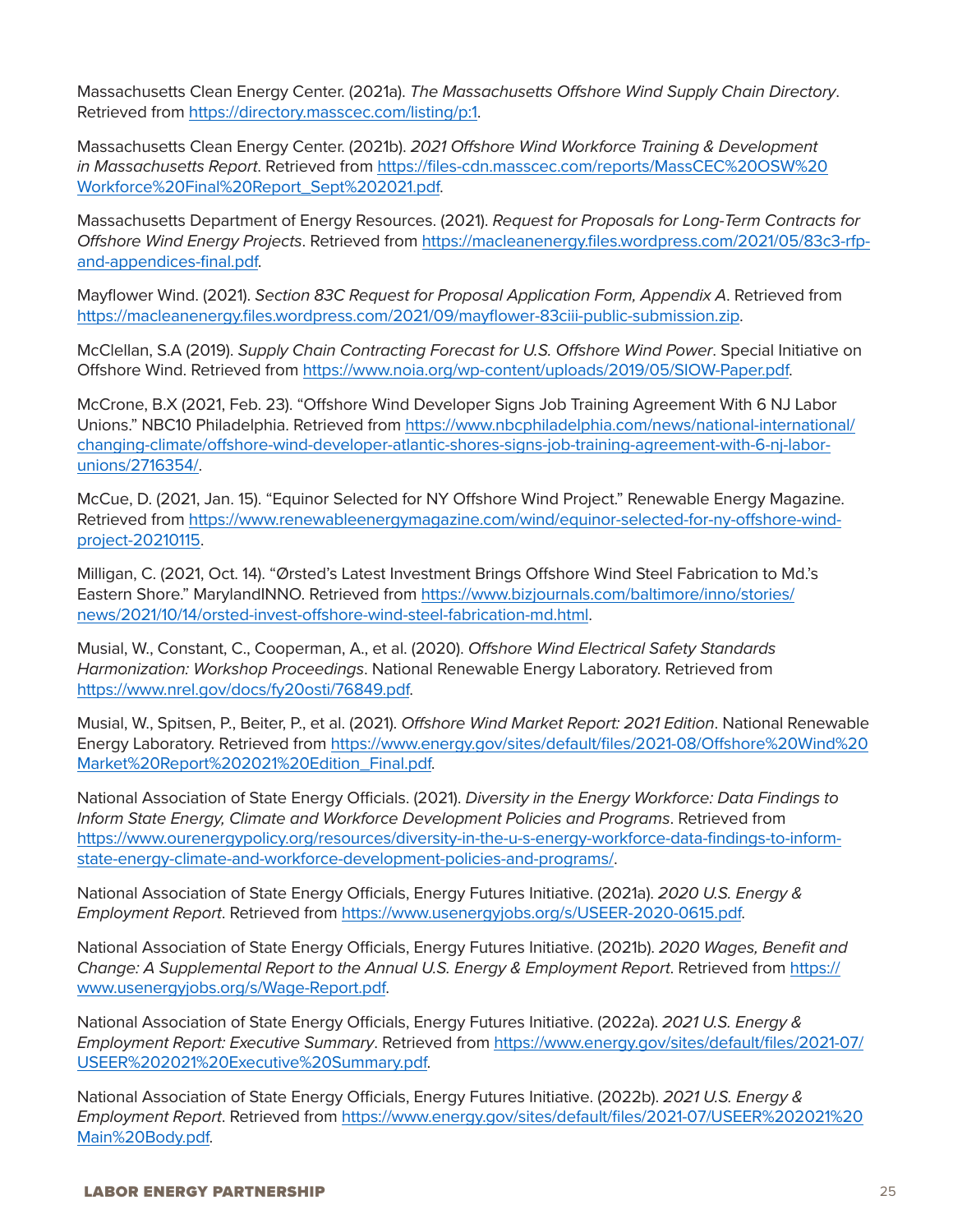National Renewable Energy Laboratory. (2021). *Annual Technology Baseline*. Retrieved from [https://atb.nrel.](https://atb.nrel.gov/) [gov/](https://atb.nrel.gov/).

New York State Energy Research and Development Authority. (2021, January). *2020 Offshore Wind Solicitation (Closed)*. Retrieved from [https://www.nyserda.ny.gov/All-Programs/Offshore-Wind/Focus-Areas/](https://www.nyserda.ny.gov/All-Programs/Offshore-Wind/Focus-Areas/Offshore-Wind-Solicitations/2020-Solicitation) [Offshore-Wind-Solicitations/2020-Solicitation.](https://www.nyserda.ny.gov/All-Programs/Offshore-Wind/Focus-Areas/Offshore-Wind-Solicitations/2020-Solicitation)

OffshoreWIND.biz. (2017). "U.S. Starts Working on Offshore Wind Standards." Retrieved from <https://www.offshorewind.biz/2017/09/13/u-s-starts-working-on-offshore-wind-standards/>.

Organisation for Economic Co-operation and Development. (2021). *Latest Developments in Steelmaking Capacity*. Retrieved from [https://www.oecd.org/industry/ind/latest-developments-in-steelmaking](https://www.oecd.org/industry/ind/latest-developments-in-steelmaking-capacity-2021.pdf)[capacity-2021.pdf](https://www.oecd.org/industry/ind/latest-developments-in-steelmaking-capacity-2021.pdf).

Revolution Wind. (2021, April 14). "Ørsted and Eversource Establishing Regional Offshore Wind Foundation Component Manufacturing Facility at ProvPort in Rhode Island." Retrieved from [https://revolution-wind.com/](https://revolution-wind.com/news/2021/04/14/16/00/regional-offshore-wind-foundation-component-manufacturing-facility-at-provport) [news/2021/04/14/16/00/regional-offshore-wind-foundation-component-manufacturing-facility-at-provport.](https://revolution-wind.com/news/2021/04/14/16/00/regional-offshore-wind-foundation-component-manufacturing-facility-at-provport)

Riggs Distler. (2021, Oct. 9). "Riggs Distler Selected for Offshore Wind Contract." Retrieved from [https://riggsdistler.com/riggs-distler-selected-for-offshore-wind-contract/.](https://riggsdistler.com/riggs-distler-selected-for-offshore-wind-contract/)

Siemens Gamesa. (2021, Oct. 25). "Global Leadership Grows: Siemens Gamesa Solidifies Offshore Presence in U.S. With Virginia Blade Facility." Retrieved from [https://www.siemensgamesa.com/en-int/](https://www.siemensgamesa.com/en-int/newsroom/2021/10/offshore-blade-facility-virginia-usa) [newsroom/2021/10/offshore-blade-facility-virginia-usa](https://www.siemensgamesa.com/en-int/newsroom/2021/10/offshore-blade-facility-virginia-usa).

Terry, G. (2021, March 18). "A Positive Trend: U.S. Offshore Wind Solicitations Address Equity." Windpower Engineering & Development. Retrieved from [https://www.windpowerengineering.com/a-positive-trend-u-s](https://www.windpowerengineering.com/a-positive-trend-u-s-offshore-wind-solicitations-address-equity/)[offshore-wind-solicitations-address-equity/.](https://www.windpowerengineering.com/a-positive-trend-u-s-offshore-wind-solicitations-address-equity/)

Tisheva, P. (2015). "Siemens Gets Hull City Consent for UK Wind Turbine Blade Factory." Retrieved from <https://renewablesnow.com/news/siemens-gets-hull-city-consent-for-uk-wind-turbine-blade-factory-479133/>.

United Nations Framework Convention on Climate Change, Conference of the Parties 26. (2021, Nov. 13). *Glasgow Climate Pact, Advance Version*. Retrieved from [https://unfccc.int/sites/default/files/resource/](https://unfccc.int/sites/default/files/resource/cma2021_L16_adv.pdf) [cma2021\\_L16\\_adv.pdf.](https://unfccc.int/sites/default/files/resource/cma2021_L16_adv.pdf)

U.S. Department of Energy. (2012). *U.S. Offshore Wind Manufacturing and Supply Chain Development Report*. Retrieved from [https://www.energy.gov/sites/default/files/2013/12/f5/us\\_offshore\\_wind\\_supply\\_chain\\_and\\_](https://www.energy.gov/sites/default/files/2013/12/f5/us_offshore_wind_supply_chain_and_manufacturing_development.pdf) [manufacturing\\_development.pdf.](https://www.energy.gov/sites/default/files/2013/12/f5/us_offshore_wind_supply_chain_and_manufacturing_development.pdf)

U.S. Department of Energy. (2022). *U.S. Wind Energy Supply Chain Deep Dive Assessment*. Retrieved from https://www.energy.gov/sites/default/files/2022-02/Wind%20Supply%20Chain%20Report%20-%20Final%20 2.25.22.pdf.

U.S. House of Representatives. (2021). *Committee on Energy and Commerce, Subcommittee on Energy Testimony of David Hardy, CEO of Ørsted Offshore North America, Offshore Wind, Onshore Benefits: Growing the Domestic Wind Energy Industry*. Retrieved from [https://energycommerce.house.gov/sites/](https://energycommerce.house.gov/sites/democrats.energycommerce.house.gov/files/documents/Witness Testimony_Hardy_ENG_2021.10.21.pdf) [democrats.energycommerce.house.gov/files/documents/Witness%20Testimony\\_Hardy\\_ENG\\_2021.10.21.pdf.](https://energycommerce.house.gov/sites/democrats.energycommerce.house.gov/files/documents/Witness Testimony_Hardy_ENG_2021.10.21.pdf)

White House. (2021a). *FACT SHEET: Biden Administration Jumpstarts Offshore Wind Energy Projects to Create Jobs*. Retrieved from [https://www.whitehouse.gov/briefing-room/statements-releases/2021/03/29/fact](https://www.whitehouse.gov/briefing-room/statements-releases/2021/03/29/fact-sheet-biden-administration-jumpstarts-offshore-wind-energy-projects-to-create-jobs/)[sheet-biden-administration-jumpstarts-offshore-wind-energy-projects-to-create-jobs/](https://www.whitehouse.gov/briefing-room/statements-releases/2021/03/29/fact-sheet-biden-administration-jumpstarts-offshore-wind-energy-projects-to-create-jobs/).